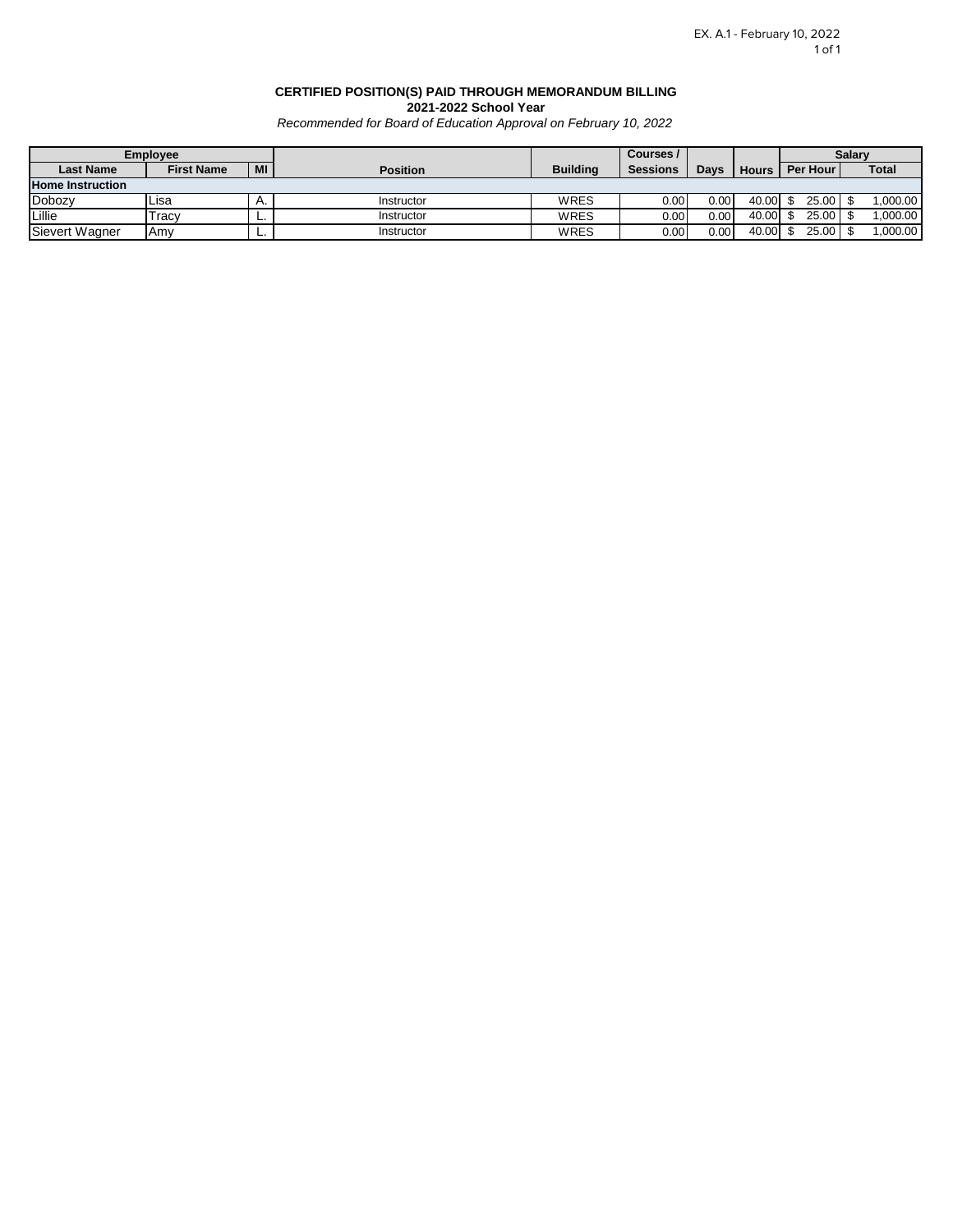# **SUPPLEMENTAL CONTRACTS 2021-22 School Year** Presented to the Board of Education on February 10, 2022

|                                 |             | Coach / Advisor |                   |               |              |             | Contract       |        |
|---------------------------------|-------------|-----------------|-------------------|---------------|--------------|-------------|----------------|--------|
| Supplemental Area               | Location    | Last Name       | <b>First Name</b> | <b>Middle</b> | Group        | <b>Step</b> | Amount         | Season |
|                                 |             |                 |                   |               |              |             |                |        |
| Baseball                        |             |                 |                   |               |              |             |                |        |
| <b>Boys Head Baseball Coach</b> | <b>OLHS</b> | Brenning        | Τv                | R.            | 2            | 15          | \$7,400.00     | Spring |
| <b>Boys Asst Baseball Coach</b> | <b>OLHS</b> | Cimaglia        | Michael           | R.            | $3/4$ of 4   | 9           | \$<br>4.080.75 | Spring |
| <b>Boys Asst Baseball Coach</b> | <b>OLHS</b> | Michael         | Zachary           | А.            | $1/2$ of $4$ | 6           | \$<br>2.394.00 | Spring |
| Boys Asst Baseball Coach        | <b>OLHS</b> | Yoakam          | Jarod             |               | $3/4$ of 4   | 4           | \$<br>3.264.75 | Spring |
| Track                           |             |                 |                   |               |              |             |                |        |
| <b>Girls Asst Track Coach</b>   | <b>OHS</b>  | Cheyunski       | Madison           | S.            | 4            |             | \$3.700.00     | Spring |
| <b>Girls Asst Track Coach</b>   | <b>OOMS</b> | Labbie          | Michelle          |               |              | 0           | \$<br>2.176.00 | Spring |
| <b>Boys Head Track Coach</b>    | <b>OSMS</b> | <b>Fuchs</b>    | Samuel            | M.            | 6            | 4           | \$<br>3,482.00 | Spring |
| <b>Girls Head Track Coach</b>   | <b>OSMS</b> | Wolfe           | Jordyn            | М.            | 6            |             | \$2,829.00     | Spring |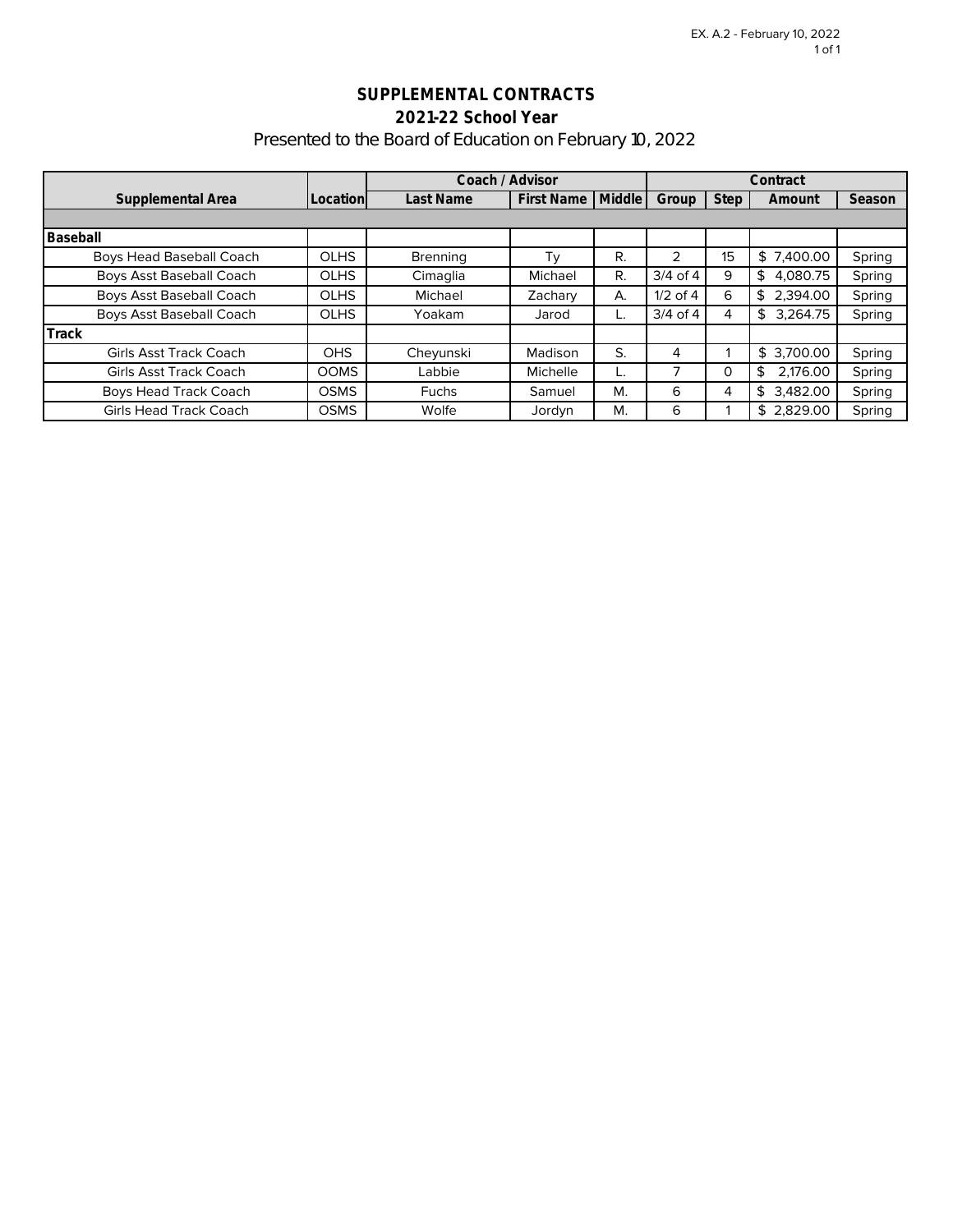# **PUPIL ACTIVITY SUPERVISOR CONTRACTS 2021-22 School Year** Presented to the Board of Education Approval on February 10, 2022

|                                             |             | Coach / Advisor |                   |           |                         |                | Contract       |        |
|---------------------------------------------|-------------|-----------------|-------------------|-----------|-------------------------|----------------|----------------|--------|
| Supplemental Area                           | Location    | Last Name       | <b>First Name</b> | Middle    | Group                   | Step           | Amount         | Season |
|                                             |             |                 |                   |           |                         |                |                |        |
| Baseball                                    |             |                 |                   |           |                         |                |                |        |
| <b>Boys Asst Baseball Coach</b>             | <b>OLHS</b> | Comer           | Cameron           | J.        | $1/4$ of $4$            | 0              | \$<br>870.50   | Spring |
| <b>Boys Asst Baseball Coach</b>             | <b>OLHS</b> | Onate           | James             | А.        | $3/4$ of $\overline{4}$ | 8              | \$<br>3,917.25 | Spring |
| <b>Boys Asst Baseball Coach</b>             | <b>OLHS</b> | <b>Brenning</b> | Robert            | L.        | 4                       | 37             | \$<br>5,659.00 | Spring |
| Boys 8th Grade Head Baseball Coach          | OHMS        | Whitson         | Ross              | W.        | 6                       | $\mathbf{1}$   | \$<br>2,829.00 | Spring |
| Boys 8th Grade Head Baseball Coach          | <b>OSMS</b> | Bee             | Thomas            | L.        | 6                       | 4              | 3,482.00<br>\$ | Spring |
| Boys 7th Grade Head Baseball Coach          | <b>OSMS</b> | Graf            | Richard           |           | 6                       | $\Omega$       | \$<br>2,612.00 | Spring |
| <b>Faculty Manager</b>                      |             |                 |                   |           |                         |                |                |        |
| <b>Faculty Manager</b>                      | <b>OHMS</b> | Burgan          | Donna             |           | $1/2$ of $5$            | 9              | \$2,503.00     | Spring |
| <b>Faculty Manager</b>                      | <b>OHMS</b> | Nobile          | Connie            | L.        | $1/2$ of 6              | $\Omega$       | \$<br>1,306.00 | Spring |
| Lacrosse                                    |             |                 |                   |           |                         |                |                |        |
| Boys Asst Lacrosse Coach                    | OHS         | Camacho         | Samuel            | R.        | 4                       | 2              | \$<br>3,918.00 | Spring |
| Boys Asst Lacrosse Coach                    | OHS         | <b>Drabek</b>   | Alexander         | C.        | $\overline{4}$          | 2              | 3,918.00<br>\$ | Spring |
| Boys Asst Lacrosse Coach                    | OLHS        | Mcdonald        | Bryan             | T.        | $1/2$ of $4$            | 9              | \$<br>2,720.50 | Spring |
| Boys Asst Lacrosse Coach                    | OLHS        | Sharp           | Joshua            | D.        | 4                       | $\overline{7}$ | \$<br>5,006.00 | Spring |
| Girls Asst Lacrosse Coach                   | <b>OHMS</b> | Newcomb         | Richard           | В.        | 7                       | 1              | 2,394.00<br>\$ | Spring |
| Boys Head Lacrosse Coach                    | <b>OLMS</b> | Sutton          | Michael           | W.        | 6                       | $\circ$        | \$<br>2,612.00 | Spring |
| Boys Head Lacrosse Coach                    | <b>OSMS</b> | Webb            | Kevin             | L.        | 6                       | 8              | 4,353.00<br>\$ | Spring |
| Boys Asst Lacrosse Coach                    | <b>OSMS</b> | Webb            | Matt              |           | $\overline{7}$          | 0              | \$<br>2,176.00 | Spring |
| Girls Head Lacrosse Coach                   | <b>OSMS</b> | Joliat          | Jessyca           | N.        | 6                       | 6              | \$<br>3,918.00 | Spring |
| Girls Asst Lacrosse Coach                   | <b>OSMS</b> | Henry           | Robert            |           | 7                       | 6              | \$<br>3,482.00 | Spring |
| Asst Lacrosse Coach Volunteer               | <b>OSMS</b> | Henry           | Andi              |           | N/A                     | N/A            | \$             | Spring |
| Softball                                    |             |                 |                   |           |                         |                |                |        |
| <b>Girls Asst Softball Coach</b>            | OLHS        | Thompson        | Angela            | L.        | $\overline{4}$          | 15             | \$<br>5,659.00 | Spring |
| <b>Girls Asst Softball Coach</b>            | <b>OOHS</b> | Raphael         | Alexandra         | G.        | 4                       | $\Omega$       | \$<br>3,482.00 | Spring |
| Girls 7th Grade Head Softball Coach         | <b>OSMS</b> | <b>Brehm</b>    | Elizabeth         | R.        | 6                       | $\Omega$       | 2,612.00<br>\$ | Spring |
| Tennis                                      |             |                 |                   |           |                         |                |                |        |
| <b>Boys Head Tennis Coach</b>               | <b>OLHS</b> | Tolentino       | Adrian            | <b>B.</b> | $\overline{4}$          | 5              | \$<br>4,571.00 | Spring |
| Track                                       |             |                 |                   |           |                         |                |                |        |
| <b>Asst Track Coach Volunteer</b>           | <b>OBHS</b> | Beggrow         | Shalen            | R.        | N/A                     | N/A            | \$             | Spring |
| <b>Girls Asst Track Coach</b>               | OHS         | Cheek           | Embrye            | А.        | 4                       | 3              | \$<br>4,135.00 | Spring |
| <b>Asst Track Coach Volunteer</b>           | OLHS        | Campo           | Shawn             | X.        | N/A                     | N/A            | \$             | Spring |
| <b>Girls Head Track Coach</b>               | <b>OHMS</b> | Johnson         | Elizabeth         | J.        | 6                       | 1              | \$<br>2,829.00 | Spring |
| <b>Girls Asst Track Coach</b>               | <b>OHMS</b> | Kelley          | Kristen           | T.        | $\overline{7}$          | $\Omega$       | \$<br>2,176.00 | Spring |
| <b>Girls Asst Track Coach</b>               | <b>OHMS</b> | Maufort         | <b>Brittany</b>   | L.        | $1/2$ of $7$            | $\circ$        | \$<br>1,088.00 | Spring |
| <b>Boys Asst Track Coach</b>                | <b>OSMS</b> | Cornelius       | Jason             |           | 7                       | $\mathbf{1}$   | \$<br>2,394.00 | Spring |
| Volleyball                                  |             |                 |                   |           |                         |                |                |        |
| Boys Asst Volleyball Coach Volunteer        | OBHS        | <b>Meeks</b>    | Garrett           | А.        | N/A                     | N/A            | \$             | Spring |
| Boys Asst Volleyball Coach                  | OHS         | Hirzel          | Shelby            | L.        | 4                       | $\mathbf{1}$   | \$<br>3,700.00 | Spring |
| <b>Boys Asst Volleyball Coach Volunteer</b> | <b>OHS</b>  | Hirzel          | Dylan             | Z.        | N/A                     | N/A            | \$             | Spring |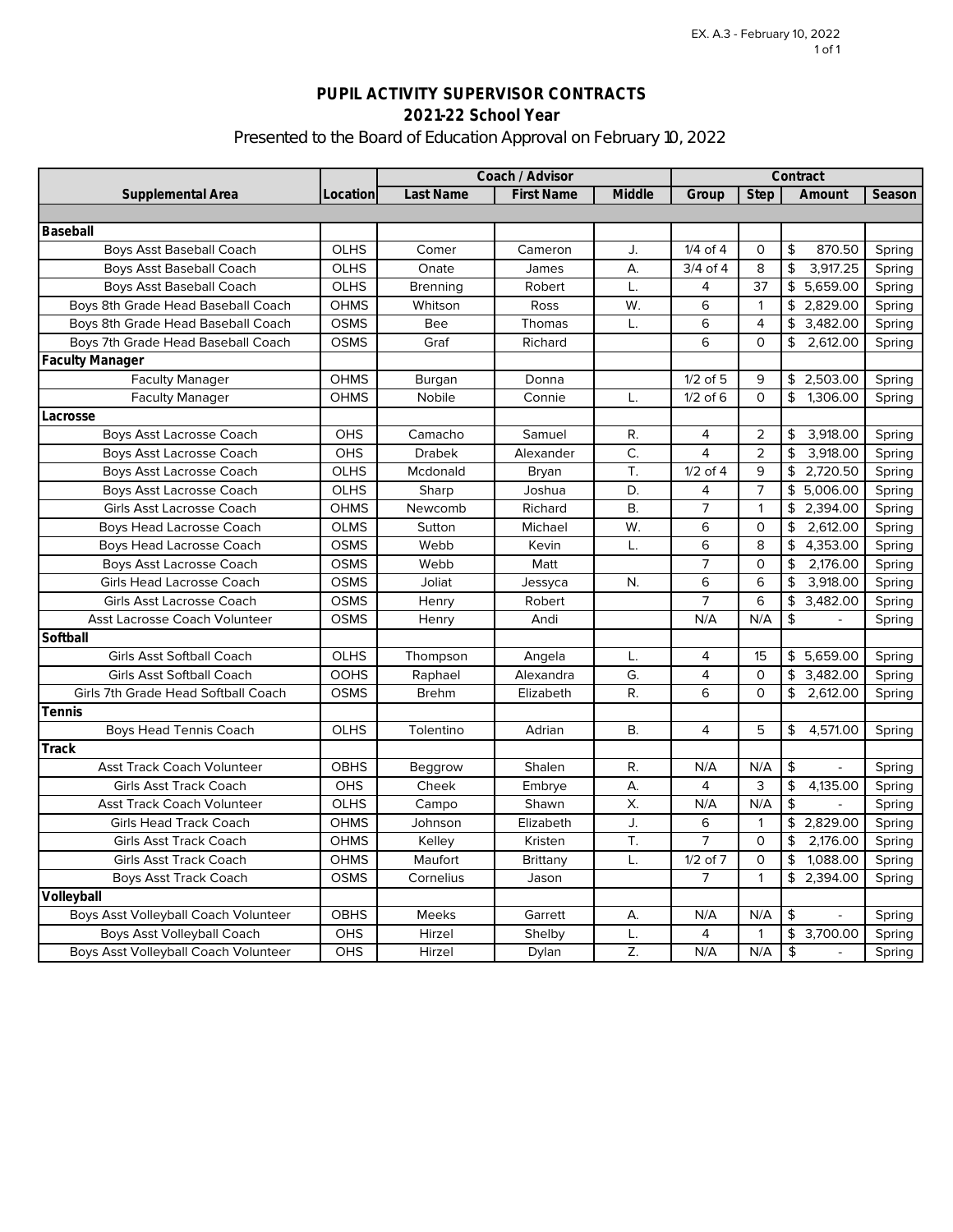### Classified Substitutes 2021-2022 School Year

Presented to the Board of Education Approval on February 10, 2022

Jennifer Belinger **Meredith Day** Aura Gonzalez Marcia Libertini **Taylor Sweet** Jessica Turner Gordon Travis Amy Weaver **Brandi Wilder**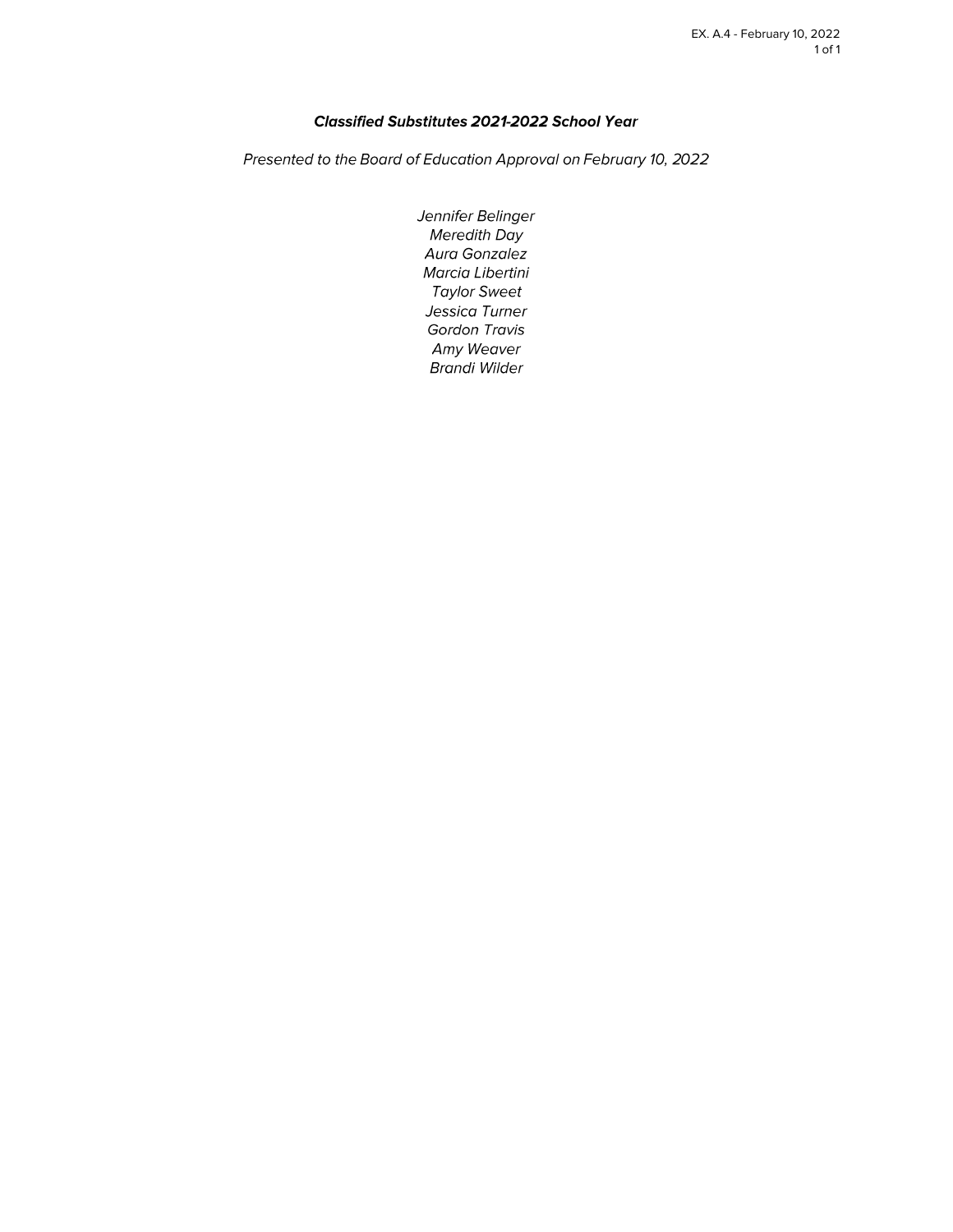

# **Dayton Cincinnati Technology Services LLC** Date: Date: Date: Date:

*Customers for Life!* **Expiration Date:**

Phone 513.892.3940 Fax 513.892.3492 [ngrinstead@daycintech.com](mailto:ngrinstead@daycintech.com)

### **TO:** Olentangy Local School District

ATTN: Rob Sexton

| SALESPERSON         | <b>JOB</b>                                    | TERMS<br><b>PAYMEN!</b> |
|---------------------|-----------------------------------------------|-------------------------|
| Nick<br>. Grinstead | . 75" IFP<br>ViewSonic.<br>'Trolley Solution) | PO<br>Reauirea<br>__    |

| QTY | <b>DESCRIPTION</b>                                                                                                                                                                                                                                                                  |   | UNIT PRICE   |   | LINE TOTAL  |
|-----|-------------------------------------------------------------------------------------------------------------------------------------------------------------------------------------------------------------------------------------------------------------------------------------|---|--------------|---|-------------|
| 134 | IFP7550-E1 - 75" ViewBoard® 4K Ultra HD Interactive Flat Panel Bundle<br>Ideal for education environments, this all-in-one ViewBoard Bundle includes a 75"<br>ViewBoard IFP7550 4K interactive flat panel, a LB-WIFI-001 wireless AC adapter.                                       | S | 2,085.00     |   | 279,390.00  |
| 134 | VB-STND-005 - VB-STND-005 slim trolley cart<br>The VB-STND-005 provides mobility to large format displays up to 220lbs. With a<br>sleek, modern design and easy installation, the VB-STND-005 can be incorporated into<br>any space with its mobility and height-adjustable design. | S | 425.00       | S | 56,950.00   |
| 134 | IFP-EW-70-04 - 70" - 79" Interactive Display Board Extended On-Site Repair Warranty<br>for 4th, 5th, 6th, and 7th Year                                                                                                                                                              |   | <b>FREE</b>  |   | <b>FREE</b> |
|     |                                                                                                                                                                                                                                                                                     |   | Freight      |   |             |
|     |                                                                                                                                                                                                                                                                                     |   | <b>TOTAL</b> |   | 336,340,00  |

Quotation prepared by: Nick Grinstead / Dayton Cincinnati Technology Services LLC

To accept this quotation, sign here and return:

| Dayton Office:        | <b>Cincinnati Office:</b> | <b>Columbus Office:</b>      |
|-----------------------|---------------------------|------------------------------|
| 937.836.7949          | 513.892.3940              | 614.405.2014                 |
| 108 North Main St.    | 5757 Cornell Road         | 79 South State St. Suite D 2 |
| Englewood, Ohio 45322 | Blue Ash, Ohio 45242      | Westerville, Ohio 43081      |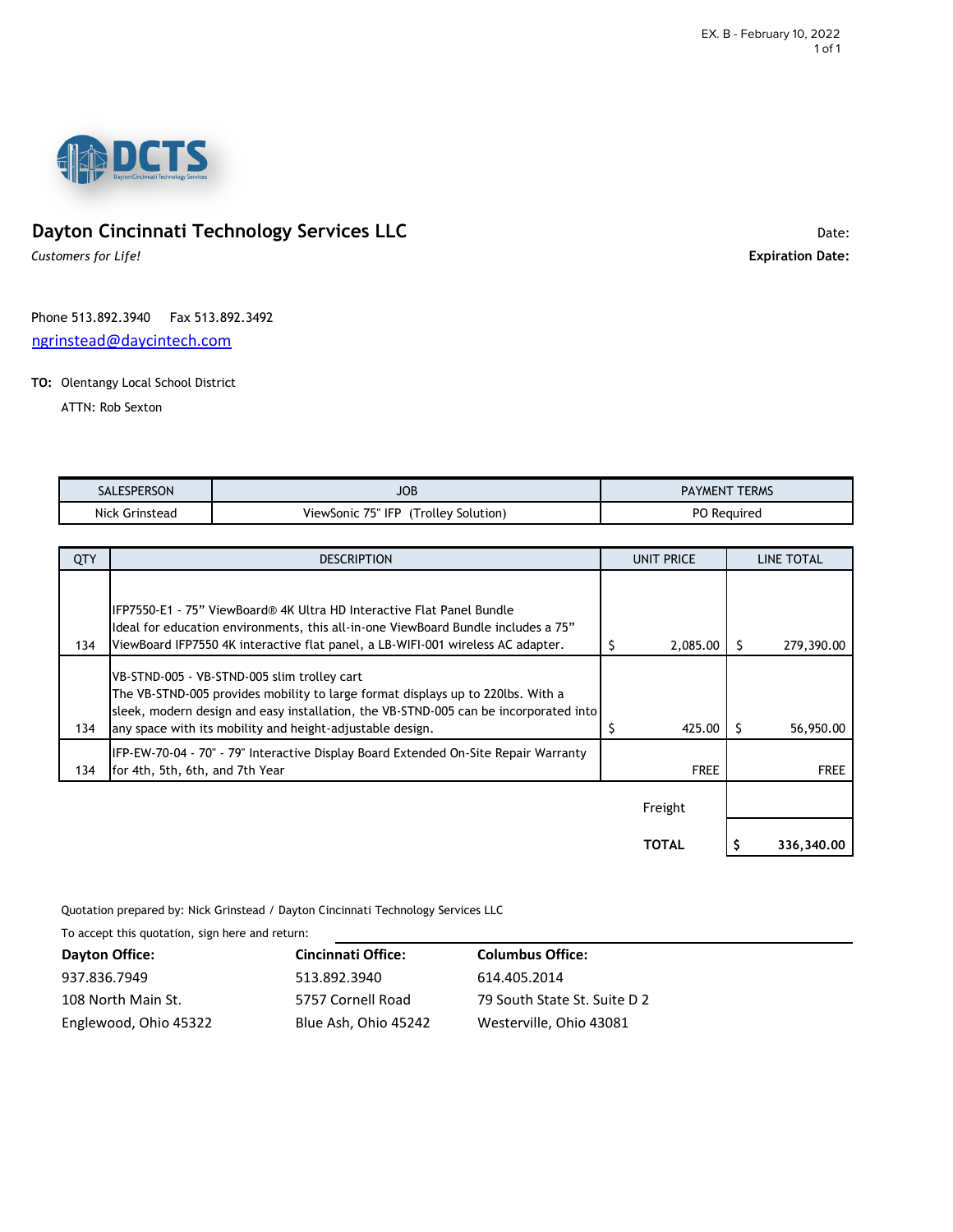LPA RE 807 Rev. 10/2017

 $-100$ 

## **TEMPORARY EASEMENT**

**The Board of Education of the Olentangy Local School District, the Grantor(s), in consideration of the sum of \$1.00, to be paid by The Board of Delaware County Commissioners, the Grantee, does grant to Grantee the temporary easement(s) to exclusively occupy and use for the purposes mentioned in Exhibit A the following described real estate:** 

### **PARCEL(S): 3--T**

### **DEL-CR91-3.45**

### **SEE EXHIBIT A ATTACHED**

**Delaware County Current Tax Parcel No. 418-240-0 l-068-000,418-240-0 l-069-000,418-240- 01-070-000 Prior Instrument Reference: BK 338PG452, BK338 PG458, Delaware County Recorder's Office.**

**To have and to hold the temporary easement(s), for the aforesaid purposes and for the anticipated period of time described below, unto the Grantee, its successors and assigns.** 

**The duration of the temporary easement(s) granted to the Grantee is 24 months immediately following the date on which the work described above is first commenced by the Grantee, or its duly authorized employees, agents, and contractors.** 

**The temporary easement(s) interest granted is being acquired by Grantee for a public purpose, namely the establishment, construction, reconstruction, widening, repair or maintenance of a public road.**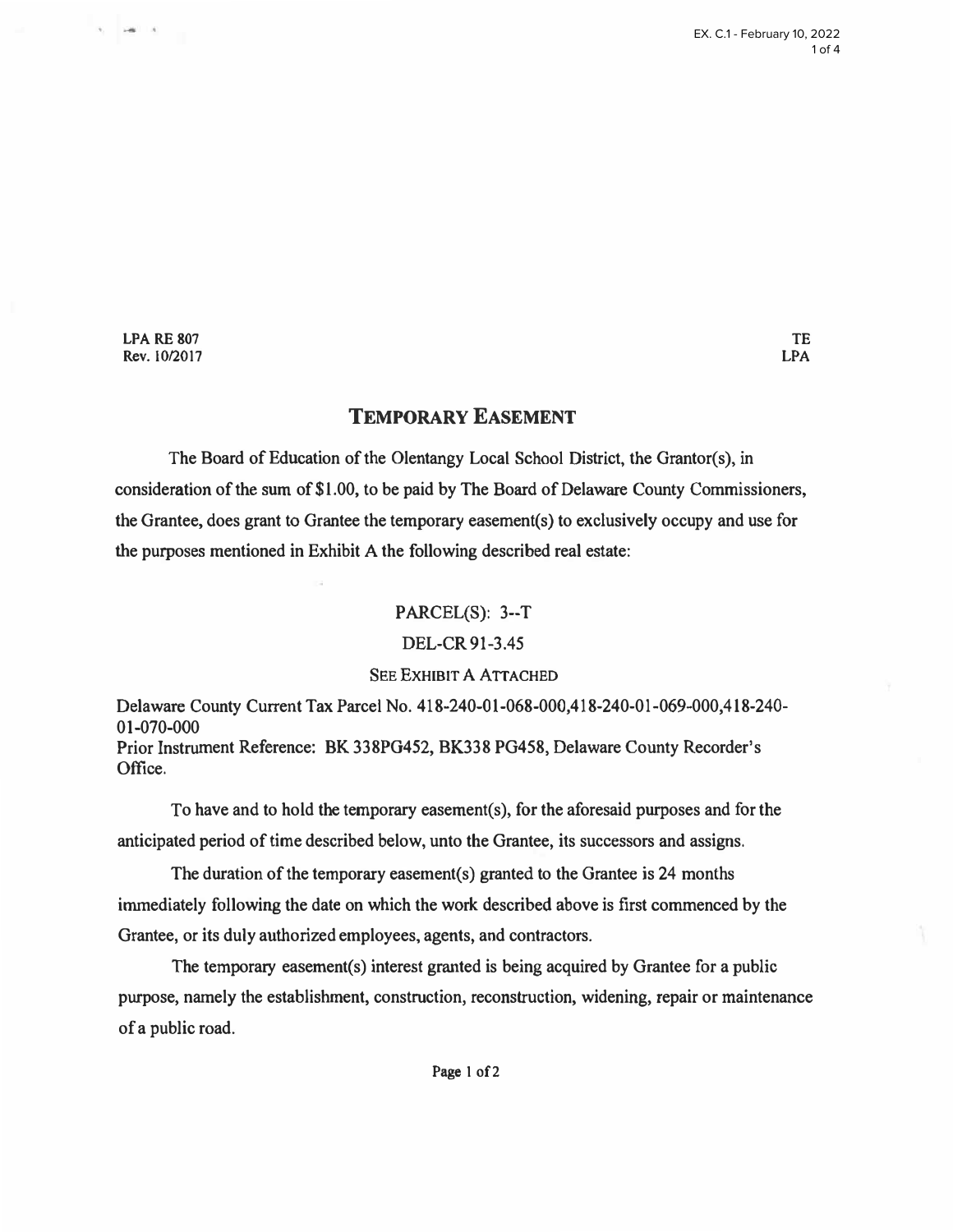**LPA RX 887 T** 

Ver. Date 06/08/21

Page 1 of 2 Rev. 07/09

**PID** 1307

#### **PARCEL**  $3 - T$ **DEL-CR91-3.45 (PART 1)** TEMPORARY EASEMENT FOR THE PURPOSE OF PERFORMING THE WORK NECESSARY TO GRADE AND SEED AND CONSTRUCT DRIVEWAY FOR 24 MONTHS FROM DATE OF ENTRY BY THE DELAWARE COUNTY COMMISSIONERS, DELAWARE COUNTY, OHIO

### [Surveyor's description of the premises follows]

Situated in Section 2, Town 4N, Range 18W, Farm Lot 14, United States Military Lands, Berlin Township, Delaware County, Ohlo, being part of the original 40.824-acre tract (Tract II) and that 5.191 acre tract (Tract 1), both described in a deed to Board of Education of the Olentangy Local School District of record in Official Record 338, Page 458; all references being to the Recorder's Office, Delaware County, Ohio, and being more particularly described as follows:

Being a parcel of land lying on the RIGHT side of the centerline of right of way for Berlin Station Road (CR-91), being referenced to said centerline, unless otherwise noted, as shown on the Delaware County right of way plan DEL-CR91-3.45 (Part 1).

Beginning at a point in the southerly right of way line of Berlin Station Road (CR-91) and the northerly line of said grantor's tract, said point being 40.00 feet RIGHT of station 207+18.25. said point also being the TRUE PLACE OF BEGINNING; thence

- 1. Leaving the existing southerly right of way line of Berlin Station Road (CR-91) and the northerly line of said grantor's tract and continuing through said grantor's tract South 75°10'20" East, 188.10 feet to a point, said point being 76.97 feet RIGHT of station 209+02.68; thence
- 2. Continuing through said grantor's tract South 32°47'25" East, 193.79 feet to a point in the existing westerly right of way line of Piatt Road (CR-99) and the easterly line of said grantor's tract, said point being 40.00 feet LEFT of station 556+29.50 of the centerline of right of way of Piatt Road (CR-99); thence
- 3. In the exiting westerly right of way line of Piatt Road (CR-99) and the easterly line of said grantor's tract South 03°25'18" East, 64.50 feet to a point, said point being 40.00 feet LEFT of station 555+65.00 of the centerline of right of way of Piatt Road (CR-99); thence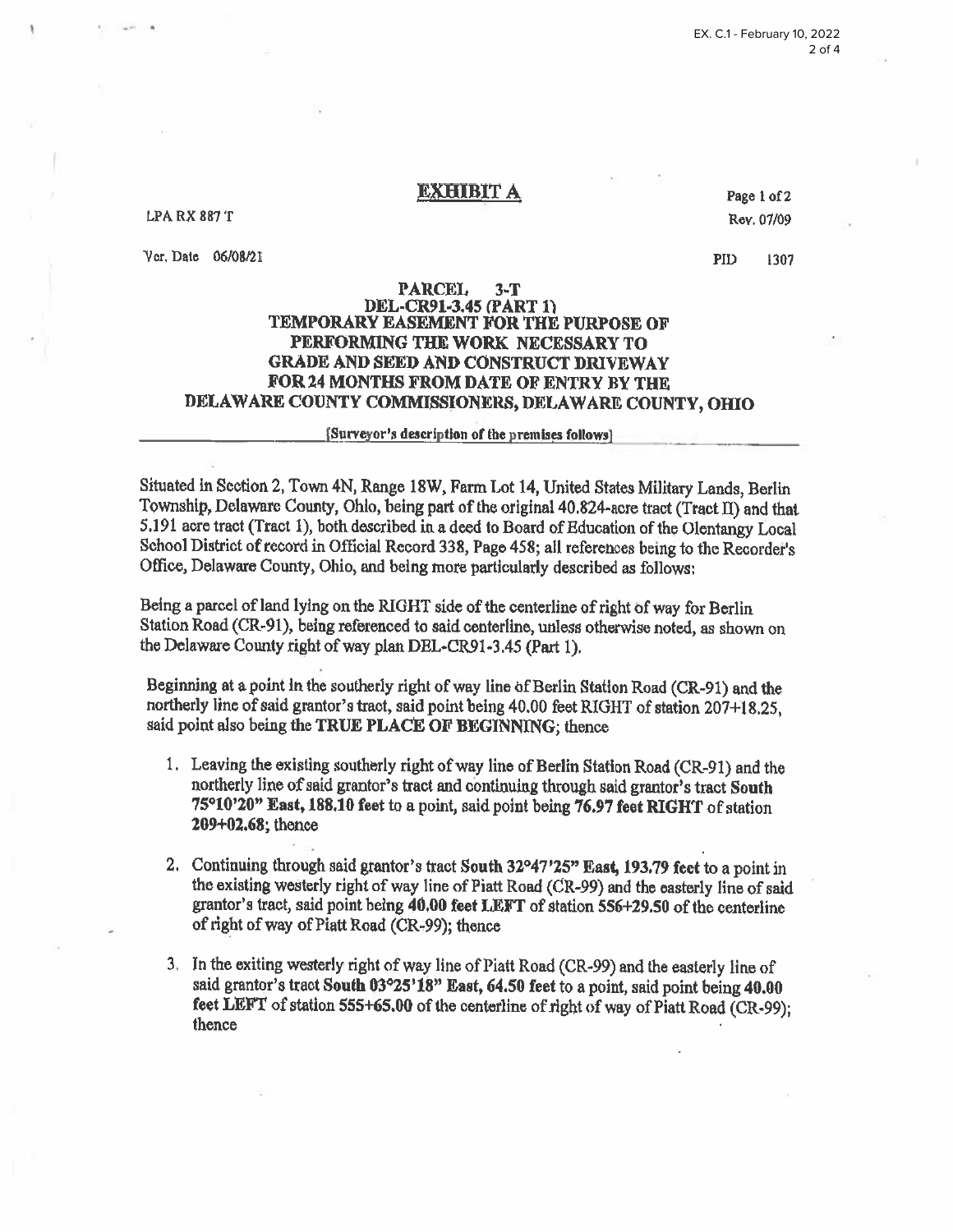**LPA RX 887 T** 

Page 2 of 2 Rev. 07/09

- 4. Leaving the existing westerly right of way line of Piatt Road (CR-99) and the easterly line of said grantor's tract and continuing through said grantor's tract North 24°26'05" West, 229.40 feet to a point, said point being 95.00 feet RIGHT of station 209+10.00; thence
- 5. Continuing through said grantor's tract North 71°53'09" West, 118.85 feet to a point being 65.00 feet RIGHT of station 207+95.00: thence
- 6. Continuing through said grantor's tract North 86°30'24" West, 750.00 feet to a point being 65.00 feet RIGHT of station 200+45.00; thence
- 7. Continuing through said grantor's tract North 03°29'36" East, 25.00 feet to a point in the existing southerly right of way line of Berlin Station Road (CR-91) and the northerly line of said grantor's tract, said point being 40.00 feet RIGHT of station 200+45.00; thence
- 8. In the existing southerly right of way line of Berlin Station Road (CR-91) and the northerly line of said grantor's tract South 86°30'24" East, 673.25 feet to the TRUE PLACE OF BEGINNING, containing 0.540 acre of land of which 0.264 acre lies within Delaware County Auditor's parcel number 418-240-01-069-000 and 0.276 acre lies within parcel number 418-240-01-070-000, 0.000 acre of which lies within the present right of way of Berlin Station Road (CR-91) and 0.000 acre of which lies within the present right of way of Piatt Road (CR-99).

Bearings herein are based on GPS observations of the Ohio State Plane Coordinate System, North Zone, NAD 83 (2011).

This description was prepared by IBI Group, based on information obtained from actual field survey performed September 2019.



y Kyan M. 21006

Date Registered Surveyor No. 8586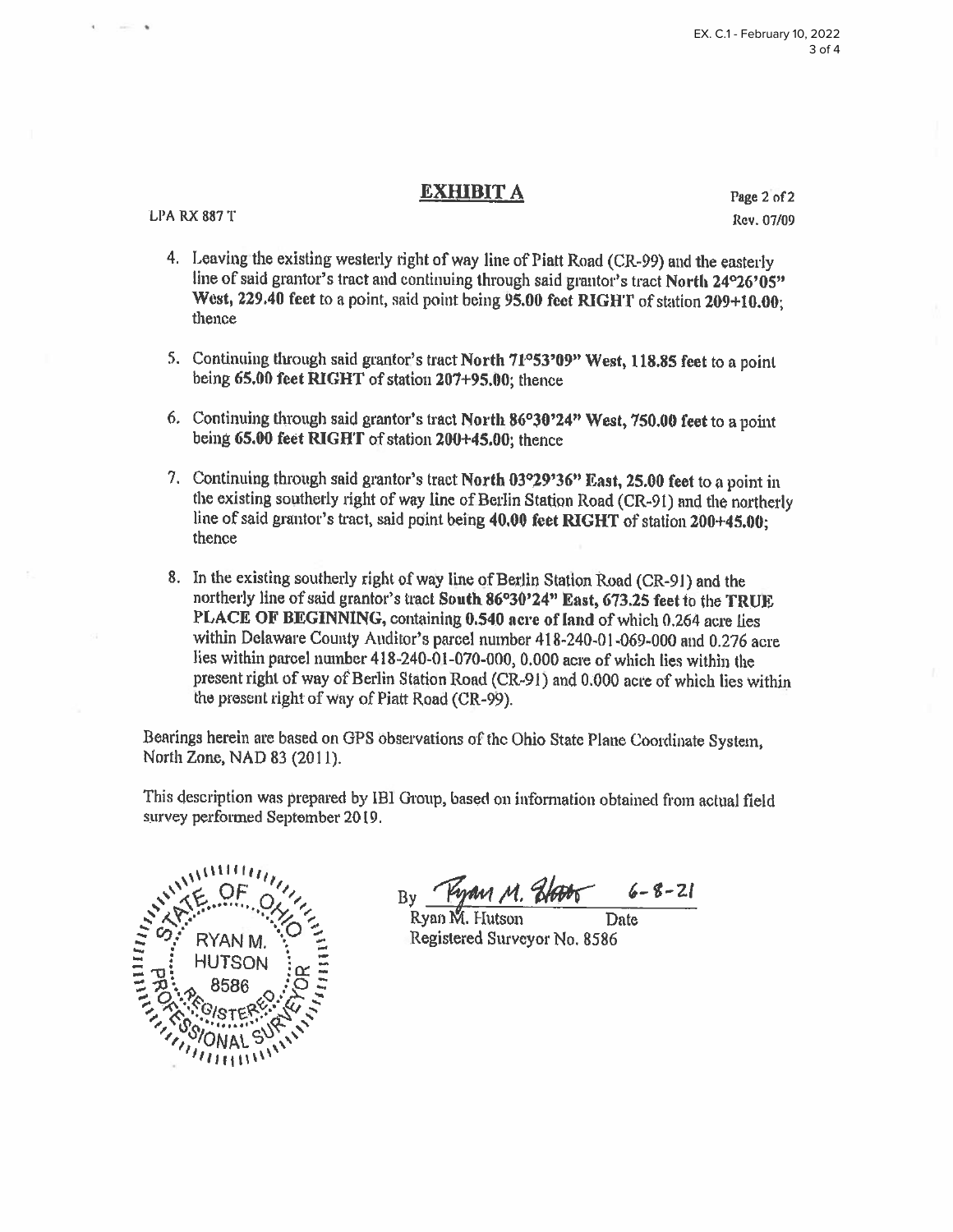LPA ODOT RE 833-1 Corporation & LLC ACK for Instruments Rev. 01/2012 IN WITNESS WHEREOF The Board of Education of the Olentangy Local School District has caused its name to be subscribed by Mr. Kevin G. O' Brien, its duly authorized Board 

# THE BOARD OF EDUCATION OF THE OLENTANGY LOCAL SCHOOL DISTRICT

#### MR. KEVIN G. O' BRIEN  $\mathbf{By:}$ **Board President**

STATE OF OHIO, COUNTY OF DELAWARE SS:

**STATE OF BR** 

.

BE IT REMEMBERED, that on the day of day of 30, 30, before me the subscriber, a Notary Public in and for said state and county, personally came the above named Mr. Kevin G. O' Brien, who acknowledged being the Board President and duly authorized agent of The Board of Education of the Olentangy Local School District, and who acknowledged the foregoing instrument to be the voluntary act and deed of said entity.

IN TESTIMONY WHEREOF, I have hereunto subscribed my name and affixed my official seal on the day and year last aforesaid.

> NOTARY PUBLIC My Commission expires:

This document was prepared by: The Delaware County Engineers Office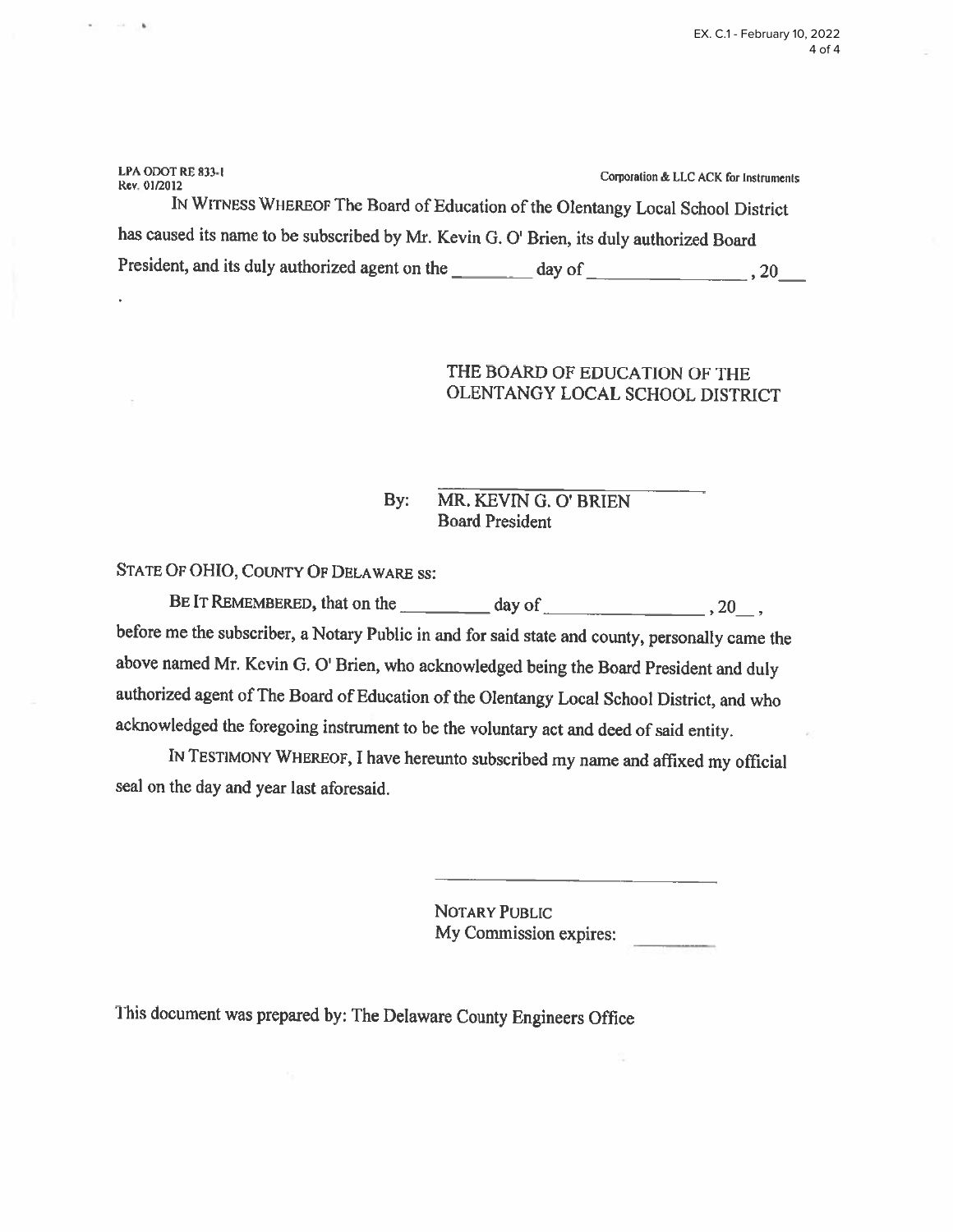ODOT LPA RE 801 Rev. 04/2021

 $\mathbf{z}$  .

 $\lambda$ 

**Warranty Deed LPA** 

## **WARRANTY DEED**

The Board Of Education of the Olentangy School District, the Grantor(s), in consideration of the sum of \$1.00, to be paid by the The Board of Delaware County Commissioners, the Grantee, does grant, with general warranty covenants, to Grantee, its successors and assigns forever, all right, title and interest in fee simple in the following described real estate:

PARCEL(S): 3-WD

### DEL-CR 91-3.45

### **SEE EXHIBIT A ATTACHED**

Delaware County Current Tax Parcel No. 418-240-01-068-000,418-240-01-069-000,418-240-01-070-000 Prior Instrument Reference: BK 338 PG452, BK 338PG458, Delaware County Recorder's Office.

Grantor(s), for themselves and their successors and assigns, covenants with the Grantee, its successors and assigns, that they are the owner(s) of the above parcel(s), in fee simple, and have the right and power to convey the above parcel(s), and that the above parcel(s) are free and clear from all liens and encumbrances, except: (a) easements, restrictions, conditions, and covenants of record; (b) all legal highways; (c) zoning and building laws, ordinances, rules, and regulations; and (d) any and all taxes and assessments not yet due and payable; and that Grantor(s) will warrant and defend the above parcel(s) against all claims of all persons.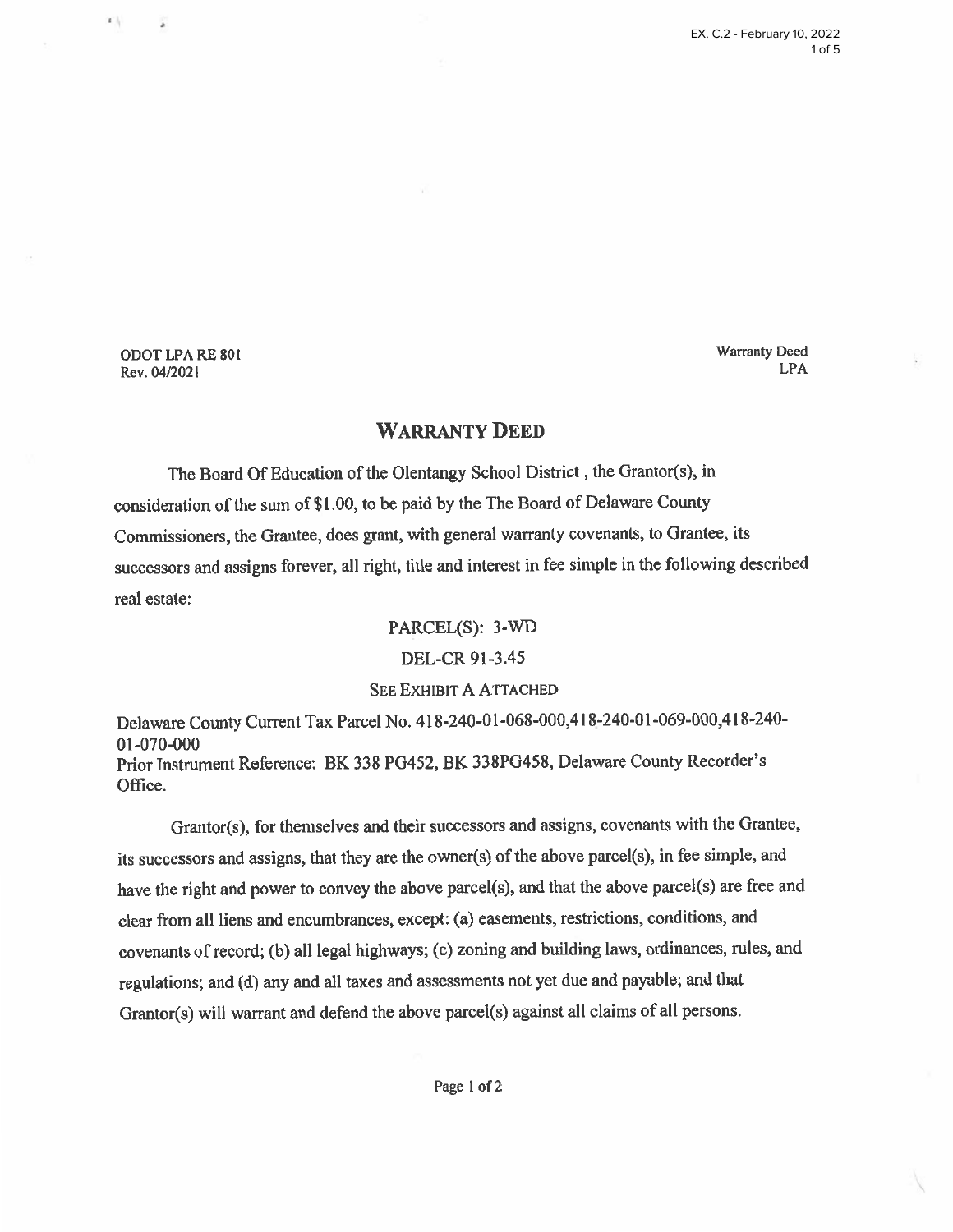ř.

The property conveyed is being acquired by Grantee for a public purpose, namely the establishment, construction, reconstruction, widening, repair or maintenance of a public road.

 $\ell$  ).

 $\qquad \qquad$ 

 $\ddot{\phantom{0}}$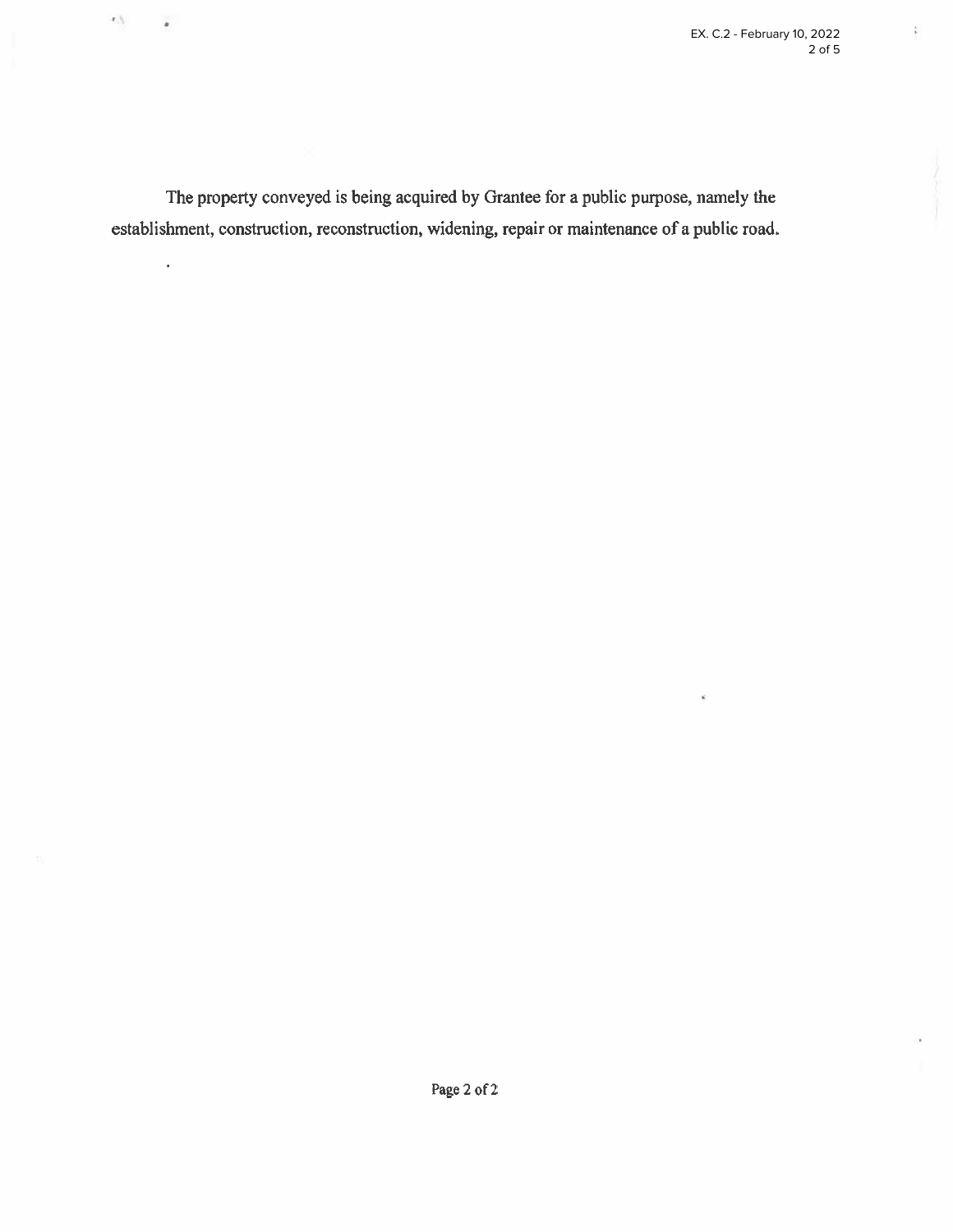#### EX. C.2 - February 10, 2022  $3$  of  $5$

### **EXHIBIT A**

#### LPA RX 851 WD

KS.

Vor. Date 06/08/21

Page 1 of 2 Rev. 06/09

PID 1307

#### **PARCEL**  $3-WD$ DEL-CR91-3.45 (PART 1 ALL RIGHT, TITLE AND INTEREST IN FEE SIMPLE IN THE FOLLOWING DESCRIBED PROPERTY **WITHOUT LIMITATION OF EXISTING ACCESS RIGHTS** IN THE NAME AND FOR THE USE OF THE DELAWARE COUNTY COMMISSIONERS, DELAWARE COUNTY, OHIO

Grantor/Owner, for himself and his heirs, executors, administrators, successors and assigns, reserves all existing rights of ingress and egress to and from any residual area (as used herein, the expression "Grantor/Owner" includes the plural, and words in the masculine include the feminine or neuter).

#### [Surveyor's description of the premises follows]

Situated in Section 2, Town 4N, Range 18W, Farm Lot 14, United States Military Lands, Berlin Township, Delaware County, Ohio, being part of the original 40,824-acre tract, as described in a deed to Board of Education of the Olentangy Local School District of record in Official Record 338, Page 458; all references being to the Recorder's Office, Delaware County, Ohio, and being more particularly described as follows

Being a parcel of land lying on the RIGHT side of the centerline of right of way for Berlin Station Road (CR-91), being referenced to said centerline, unless otherwise noted, as shown on the Delaware County right of way plan DEL-CR91-3.45 (Part 1).

Beginning FOR REFERENCE at a mag nail found at an angle point in the centerline of Berlin Station Road (CR-91) located at the southeasterly corner of Farm Lot 13, the northeasterly corner of Farm Lot 14 and in the westerly line of Farm Lot 7 at station 210+97.07; thence North 86°30'24" West, a distance of 79.95 feet in the existing centerline of Berlin Station Road (CR-91) to a point, said point being station 210+17.12; thence South 03°29'36" West, leaving the centerline of Berlin Station Road (CR-91), a distance of 40.00 feet to an Iron Pin Found with a plastic cap inscribed with "BIRD & BULL INC." located at the intersection of the existing southerly right of way line of Berlin Station Road (CR-91) and the existing westerly right of way line of Piatt Road (CR-99) at the northeasterly corner of said grantor's tract, said Iron Pin Found being the 40.00 feet RIGHT of station 210+17.12, said Iron Pin Found being the TRUE PLACE OF BEGINNING; thence

1. Leaving the existing southerly right of way line of Berlin Station Road (CR-91) and continuing in the existing westerly right of way line of Piatt Road (CR-99) and the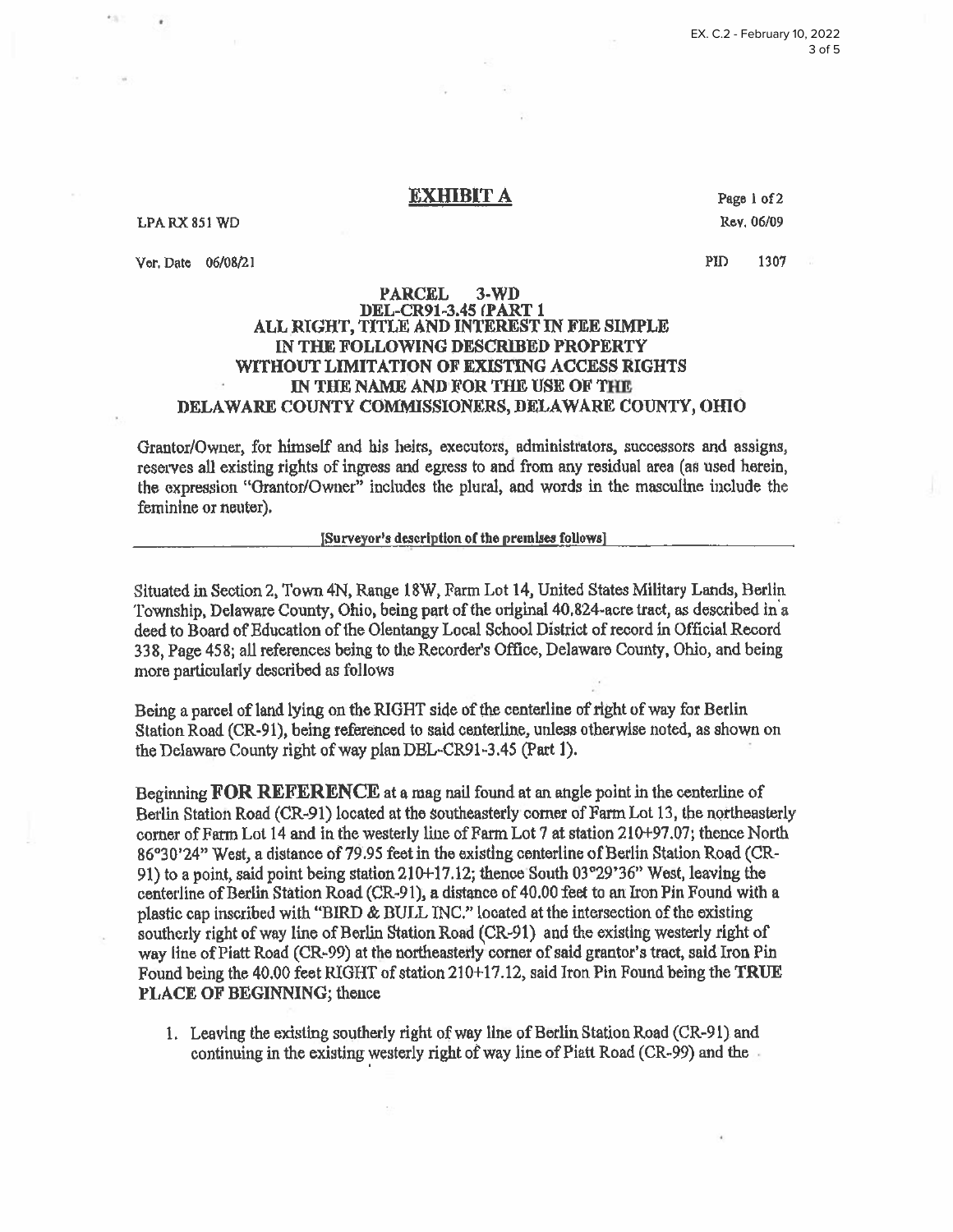LPA RX 851 WD

Page 2 of 2 Rev. 06/09

easterly line of said grantor's tract South 03°25'18" West, 193.18 feet to an Iron Pin Set in the existing westerly right of way line of Piatt Road (CR-99) and the easterly line of said grantor's tract, said Iron Pin Set being 40.00 feet LEFT of station 556+29.50 of the centerline of right of way of Piatt Road (CR-99); thence

- 2. Leaving the existing westerly right of way line of Piatt Road (CR-99) and the easterly line of said grantor's tract and continuing through said grantor's tract North 32°47'25" West, 193.79 feet to an Iron Pin Set, said Iron Pin Set being 76.97 feet RIGHT of station  $209 + 02.68$ ; thence
- 3. Continuing through said grantor's tract North 75°10'20" West, 188.10 feet to an Iron Pin Set in the existing southerly right of way line of Berlin Station Road (CR-91) and the northerly line of said grantor's tract, said Iron Pin Set being 40.00 feet RIGHT of station 207+18.25; thence
- 4. In the existing southerly right of way line of Berlin Station Road (CR-91) and the northerly line of said grantor's tract South 86°30'24" East, 298.87 feet to the TRUE PLACE OF BEGINNING, containing 0.381 acre of land out of Delaware County Auditor's parcel number 418-240-070-000, 0.000 acre of which lies within the present right of way of Berlin Station Road (CR-91) and 0.000 acre of which lies within the present right of way of Piatt Road (CR-99).

Bearings herein are based on GPS observations of the Ohio State Plane Coordinate System, North Zone, NAD 83 (2011).

Iron pins set consist of a 5/8-inch rebar, 30 inches long with an orange plastic cap stamped "IBI Group, S-6872/S-7740".

This description was prepared by IBI Group, based on information obtained from actual field survey performed September 2019.



Ryan M. Hutson Date Registered Surveyor No. 8586

DESCRIPTION FOR CLOSING ONLY RPC Approval Required BS 0 Ω **Municipal Approval Required** Delaware County Engineer 6/27/21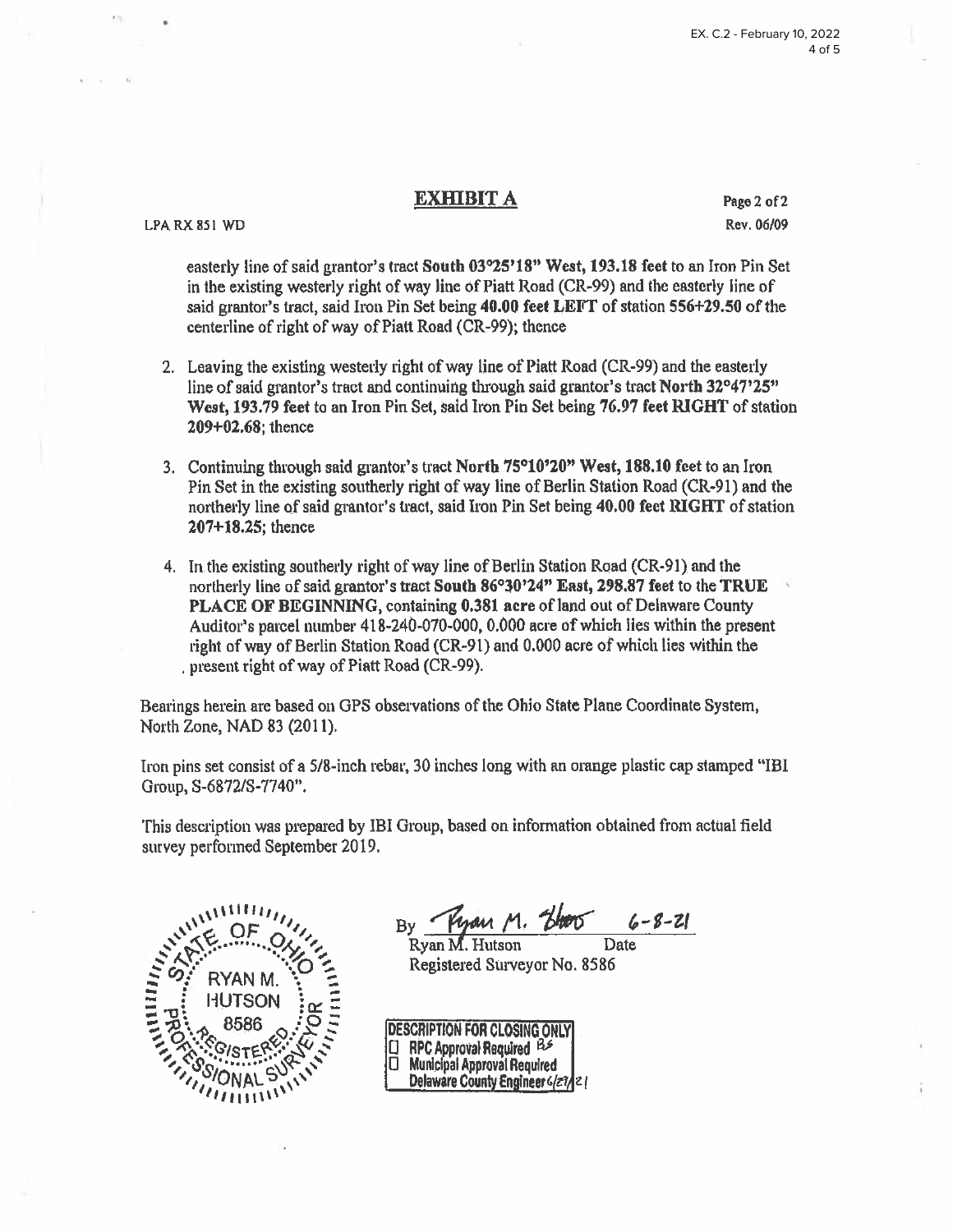| LPA ODOT RE 833-I                                                                        |        | Corporation & LLC ACK for Instruments |  |  |  |  |
|------------------------------------------------------------------------------------------|--------|---------------------------------------|--|--|--|--|
| Rev. 01/2012                                                                             |        |                                       |  |  |  |  |
| IN WITNESS WHEREOF The Board of Education of the Olentangy Local School District         |        |                                       |  |  |  |  |
| has caused its name to be subscribed by Mr. Kevin G. O' Brien, its duly authorized Board |        |                                       |  |  |  |  |
| President, and its duly authorized agent on the                                          | day of | -20                                   |  |  |  |  |

# THE BOARD OF EDUCATION OF THE OLENTANGY LOCAL SCHOOL DISTRICT

#### $Bv:$ MR. KEVIN G. O' BRIEN **Board President**

STATE OF OHIO, COUNTY OF DELAWARE SS:

세도

à.

before me the subscriber, a Notary Public in and for said state and county, personally came the above named Mr. Kevin G. O' Brien, who acknowledged being the Board President and duly authorized agent of The Board of Education of the Olentangy Local School District, and who acknowledged the foregoing instrument to be the voluntary act and deed of said entity.

IN TESTIMONY WHEREOF, I have hereunto subscribed my name and affixed my official seal on the day and year last aforesaid.

> NOTARY PUBLIC My Commission expires:

This document was prepared by: The Delaware County Engineers Office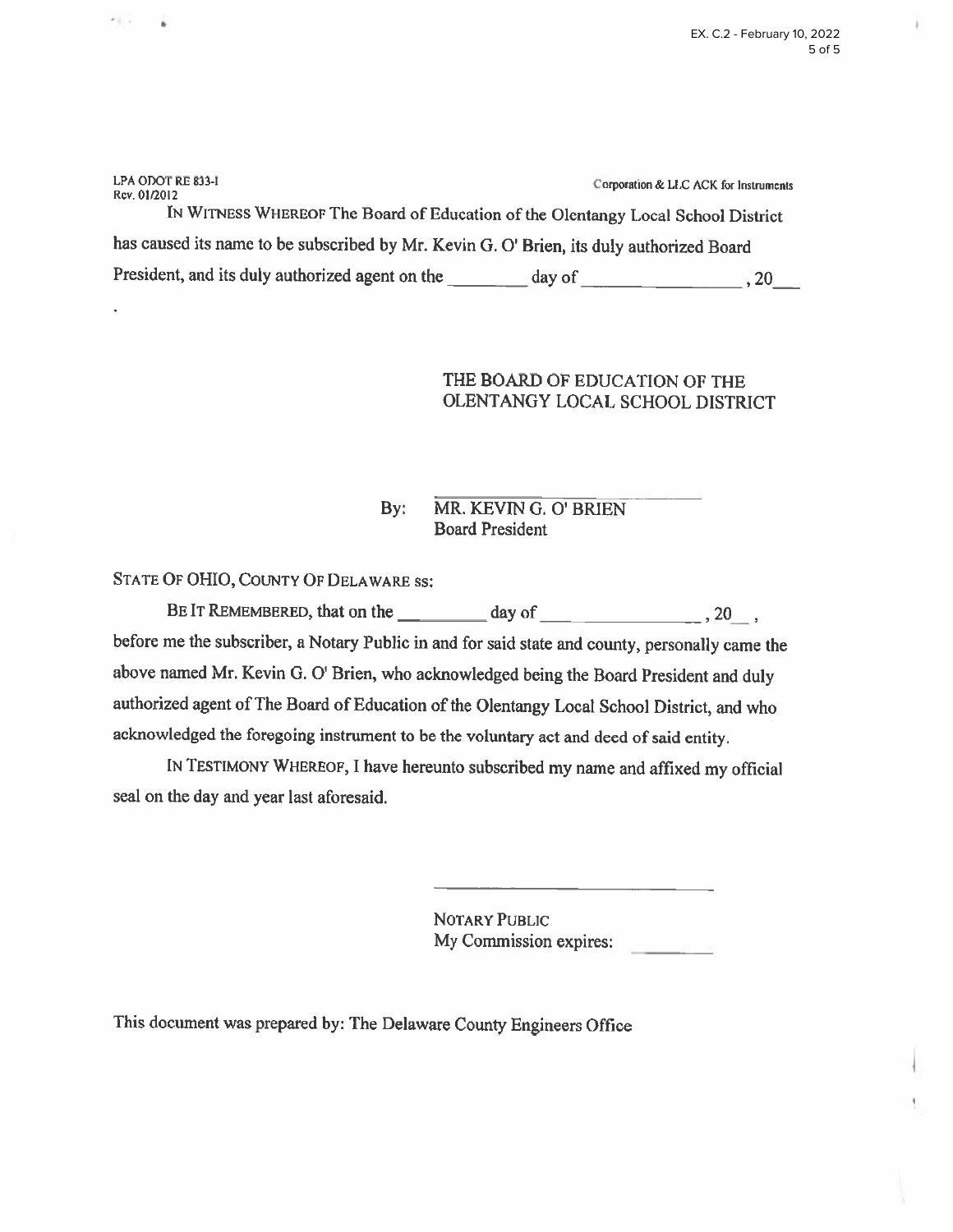TE

**LPA** 

**LPA RE 807** Rev. 10/2017

 $\mathbf{q}^{\pm}_{\pm}$ 

 $\rightarrow$ 

## **TEMPORARY EASEMENT**

The Board of Education of the Olentangy School District, the Grantor(s), in consideration of the sum of \$1.00, to be paid by The Board of Delaware County Commissioners, the Grantee, does grant to Grantee the temporary easement(s) to exclusively occupy and use for the purposes mentioned in Exhibit A the following described real estate:

### PARCEL(S): 4-T

## DEL-CR 124-3.37

### **SEE EXHIBIT A ATTACHED**

Delaware County Current Tax Parcel No. 31924001034000 Prior Instrument Reference: D.V. 104 PG 366, Delaware County Recorder's Office.

To have and to hold the temporary easement(s), for the aforesaid purposes and for the anticipated period of time described below, unto the Grantee, its successors and assigns.

The duration of the temporary easement(s) granted to the Grantee is 24 months immediately following the date on which the work described above is first commenced by the Grantee, or its duly authorized employees, agents, and contractors.

The temporary easement(s) interest granted is being acquired by Grantee for a public purpose, namely the establishment, construction, reconstruction, widening, repair or maintenance of a public road.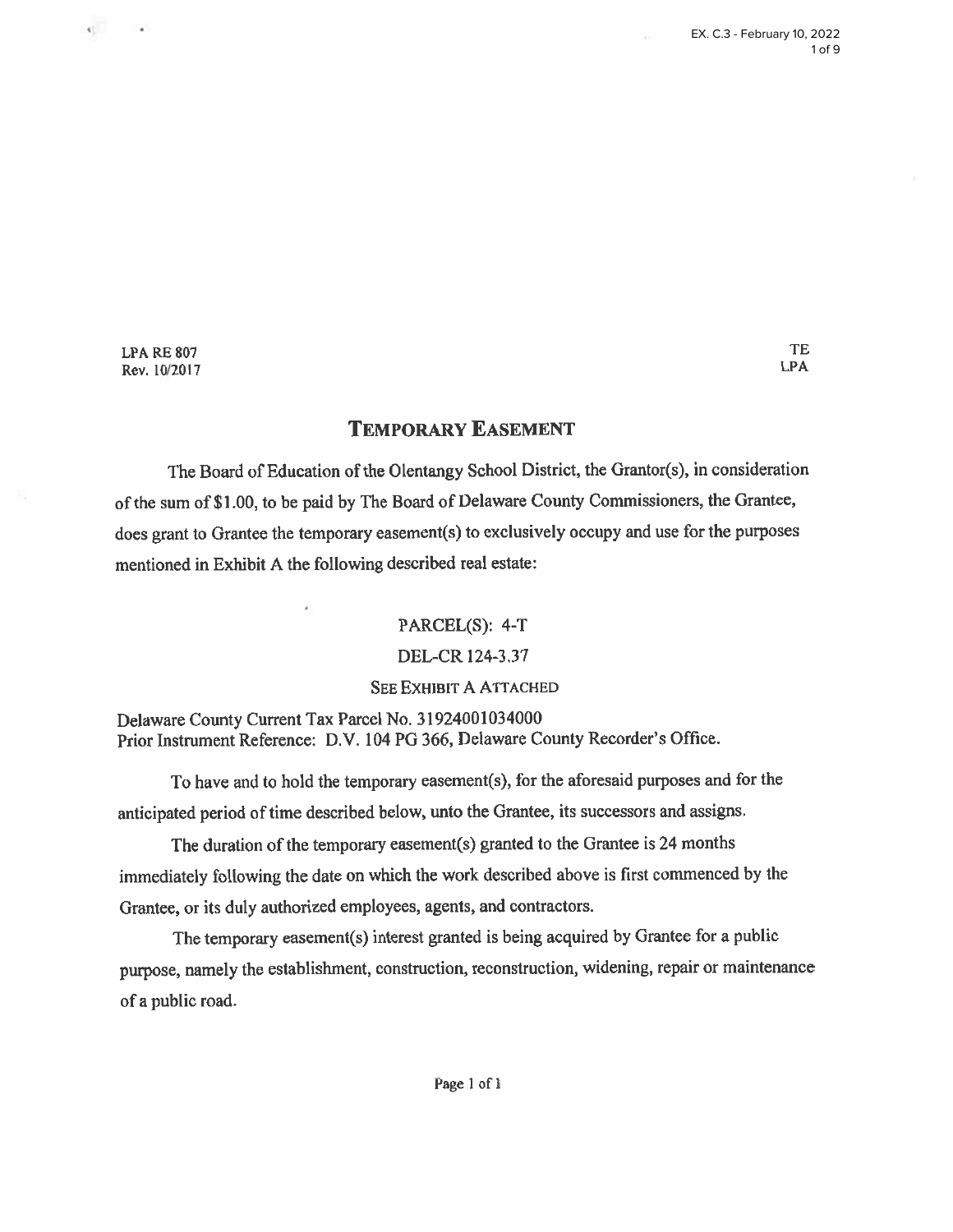**LPA RX 887 T** 

Ver. Date 08/25/2021

Page 1 of 3 Rev. 07/09

PID

### **PARCEL DEL-CR124-03.37 TEMPORARY EASEMENT FOR THE PURPOSE OF** PERFORMING THE WORK NECESSARY TO **CONSTRUCT A MULTI-USE PATH FOR 24 MONTHS FROM DATE OF ENTRY BY THE** DELAWARE COUNTY COMMISSIONERS, DELAWARE COUNTY, OHIO

[Surveyor's description of the premises follows]

Situated in the State of Ohio, County of Delaware, Township of Liberty and being part of Farm Lot 3 & Farm Lot 6, Quarter Township 2, Township 3, Range 19, U.S. Military Lands and also being part of a 116.398 acre tract now or formerly owned by Board of Education of the Olentangy Local School District, as recorded in Official Records Volume 104, Page 366 of the Delaware County Recorder's Office, being bounded and more particularly described as follows:

**COMMENCING** at a mag nail found on the centerline of County Road 124 (Home Rd.) at the southwest corner of said 116.398 acre tract, and also being the southeast corner of a 3.001 acre tract now or formerly owned by Board of Education of the Olentangy Local School District, as recorded in Official Records Volume 104, Page 363;

Thence leaving said centerline, and along said common line North 03° 22' 49" East for a distance of 40.00 feet to an iron pin set (passing over the existing north right-of-way line of said road at 30.00 feet, said iron pin set being THE TRUE POINT OF BEGINNING of the parcel herein conveyed;

Thence continuing along said common line North 03° 22' 49" East for a distance of 5.00 feet to a point,

Thence North 82° 34' 58" East for a distance of 52.90 feet to a point,

Thence South 86° 15' 18" East for a distance of 691.30 feet to a point,

Thence North 03° 45' 29" East for a distance of 26.03 feet to a point,

Thence South 86° 21' 14" East for a distance of 75.74 feet to a point,

Thence South 03° 45' 29" West for a distance of 21.18 feet to a point,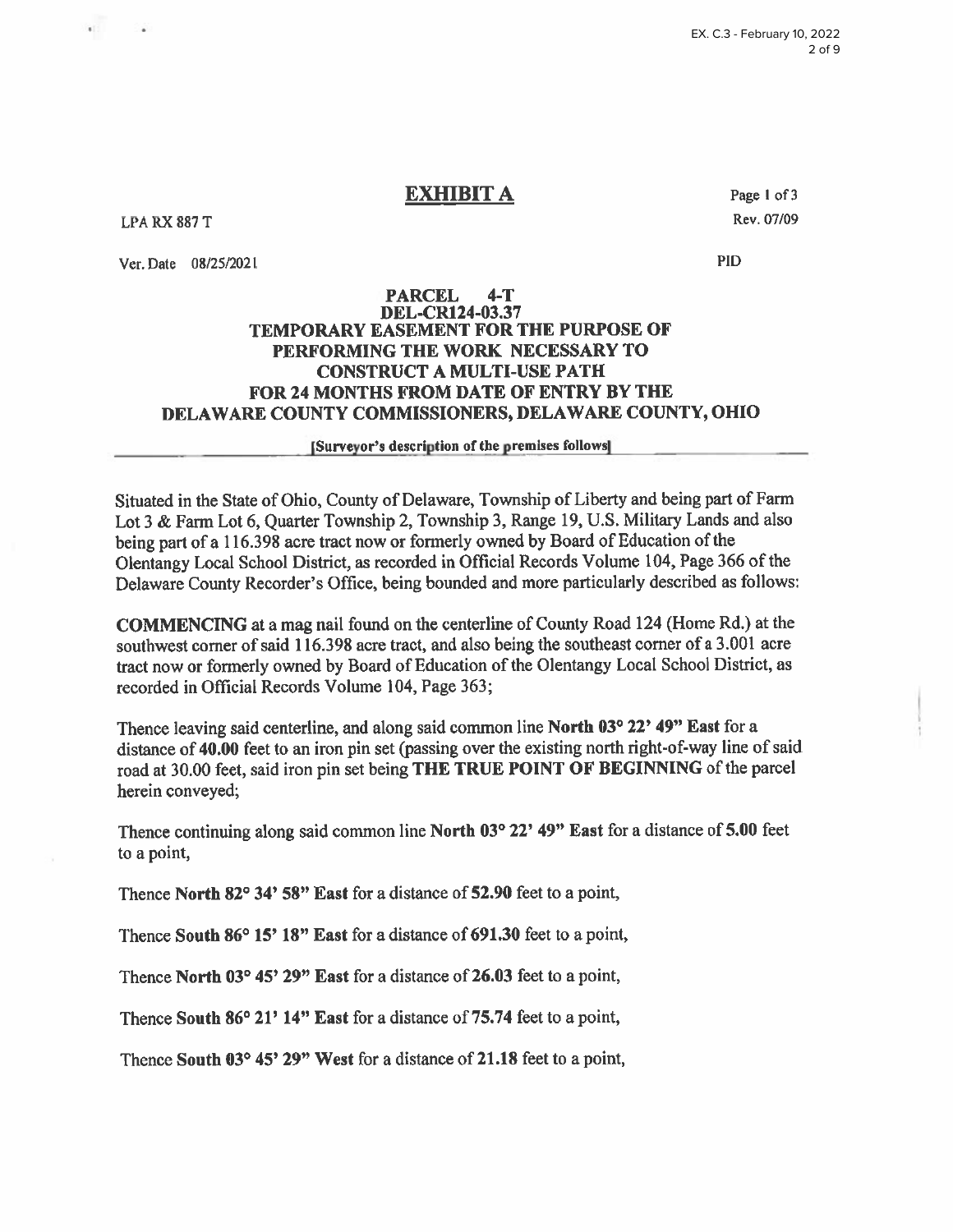### LPARX 887 T

 $\sim$ 

 $\sim$ 

Page 2 of 3 Rev. 07/09

Thence South 86° 14' 31" East for a distance of 16.46 feet to a point,

Thence North 78° 16' 58" East for a distance of 37.47 feet to a point,

Thence South 86° 14' 11" East for a distance of 405.27 feet to a point,

Thence North 03° 45' 49" East for a distance of 43.13 feet to a point,

Thence South 83° 19' 46" East for a distance of 80.26 feet to a point,

Thence South 03° 45' 49" West for a distance of 39.06 feet to a point,

Thence South 86° 14' 11" East for a distance of 391.14 feet to a point on the east line of said 116.398 acre tract and also being on the west line of Lot 4943 of Golf Village North Subdivision as recorded in Official Records Volume 736 Page 2679,

Thence along said common line South 03° 39' 44" West for a distance of 10.00 feet to a point,

Thence North 86° 14' 11" West for a distance of 875.89 feet to a point,

Thence South 77° 59' 42" West for a distance of 36.80 feet to a point,

Thence North 86° 14' 31" West for a distance of 761.04 feet to an iron pin set,

Thence North 86° 37' 11" West for a distance of 23.34 feet to an iron pin set,

Thence South 82° 34' 58" West for a distance of 53.38 feet to the TRUE POINT OF **BEGINNING;** 

Containing 0.358 acres, more or less, in Farm Lot No. 6, and 0.070 acres, more or less, in Farm Lot No. 3 for a total acreage by this description of 0.428 acres, more or less, subject to all easements, agreements and restrictions of record.

The above described parcel is a part of Auditor's Parcel Number 319-240-01-034-000.

Grantor claims title by deed recorded in Official Records Volume 104, Page 366 of the Delaware County Recorder's Office.

This description is based on a survey conducted in April 2021 under the supervision of Robert M. Riley, Registered Surveyor #8705.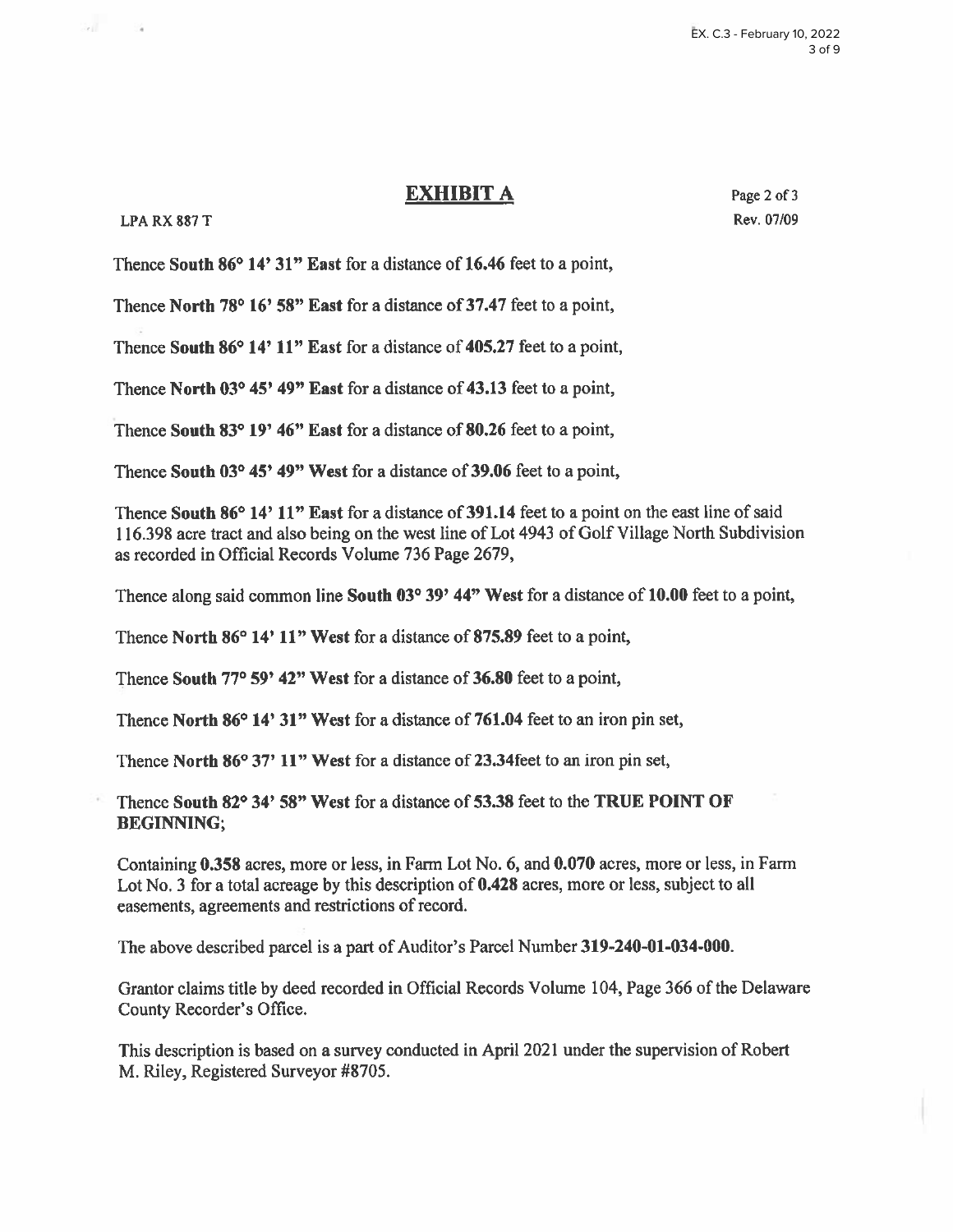### **LPA RX 887 T**

 $\frac{1}{2} \left( \frac{1}{2} \right) \left( \frac{1}{2} \right) \left( \frac{1}{2} \right) \left( \frac{1}{2} \right) \left( \frac{1}{2} \right)$ 

Page 3 of 3 Rev. 07/09

The basis of bearings is the Ohio State Plane Coordinates, North Zone as established by a GPS survey conducted by the Delaware County Engineer's Office in April 2021. Bearings are shown to indicate angle only.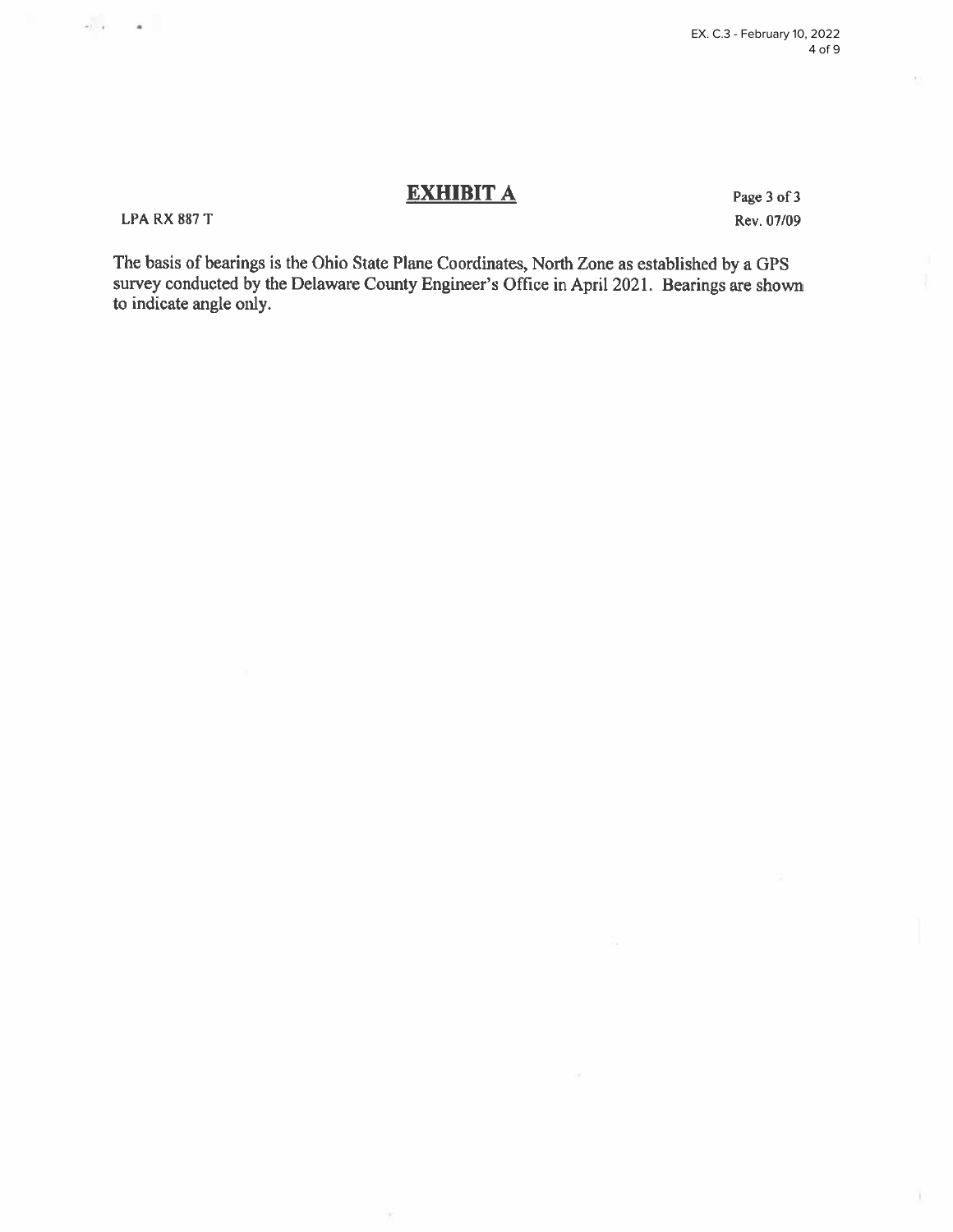| LPA ODOT RE 833-I<br>Rev. 01/2012                                                        | Corporation & LLC ACK for Instruments |  |  |  |  |  |
|------------------------------------------------------------------------------------------|---------------------------------------|--|--|--|--|--|
| IN WITNESS WHEREOF The Board of Education of the Olentangy Local School District         |                                       |  |  |  |  |  |
| has caused its name to be subscribed by Mr. Kevin G. O' Brien, its duly authorized Board |                                       |  |  |  |  |  |
| President, and its duly authorized agent on the                                          | day of<br>. 20                        |  |  |  |  |  |

# THE BOARD OF EDUCATION OF THE OLENTANGY LOCAL SCHOOL DISTRICT

#### MR. KEVIN G. O' BRIEN By: **Board President**

STATE OF OHIO, COUNTY OF DELAWARE SS:

 $+$   $+$ 

 $\overline{a}$ 

BE IT REMEMBERED, that on the  $\frac{1}{2}$  day of  $\frac{1}{2}$ ,  $\frac{1}{2}$ ,  $\frac{1}{2}$ ,  $\frac{1}{2}$ 

before me the subscriber, a Notary Public in and for said state and county, personally came the above named Mr. Kevin G. O' Brien, who acknowledged being the Board President and duly authorized agent of The Board of Education of the Olentangy Local School District, and who acknowledged the foregoing instrument to be the voluntary act and deed of said entity.

IN TESTIMONY WHEREOF, I have hereunto subscribed my name and affixed my official seal on the day and year last aforesaid.

> NOTARY PUBLIC My Commission expires:

This document was prepared by: The Delaware County Engineers Office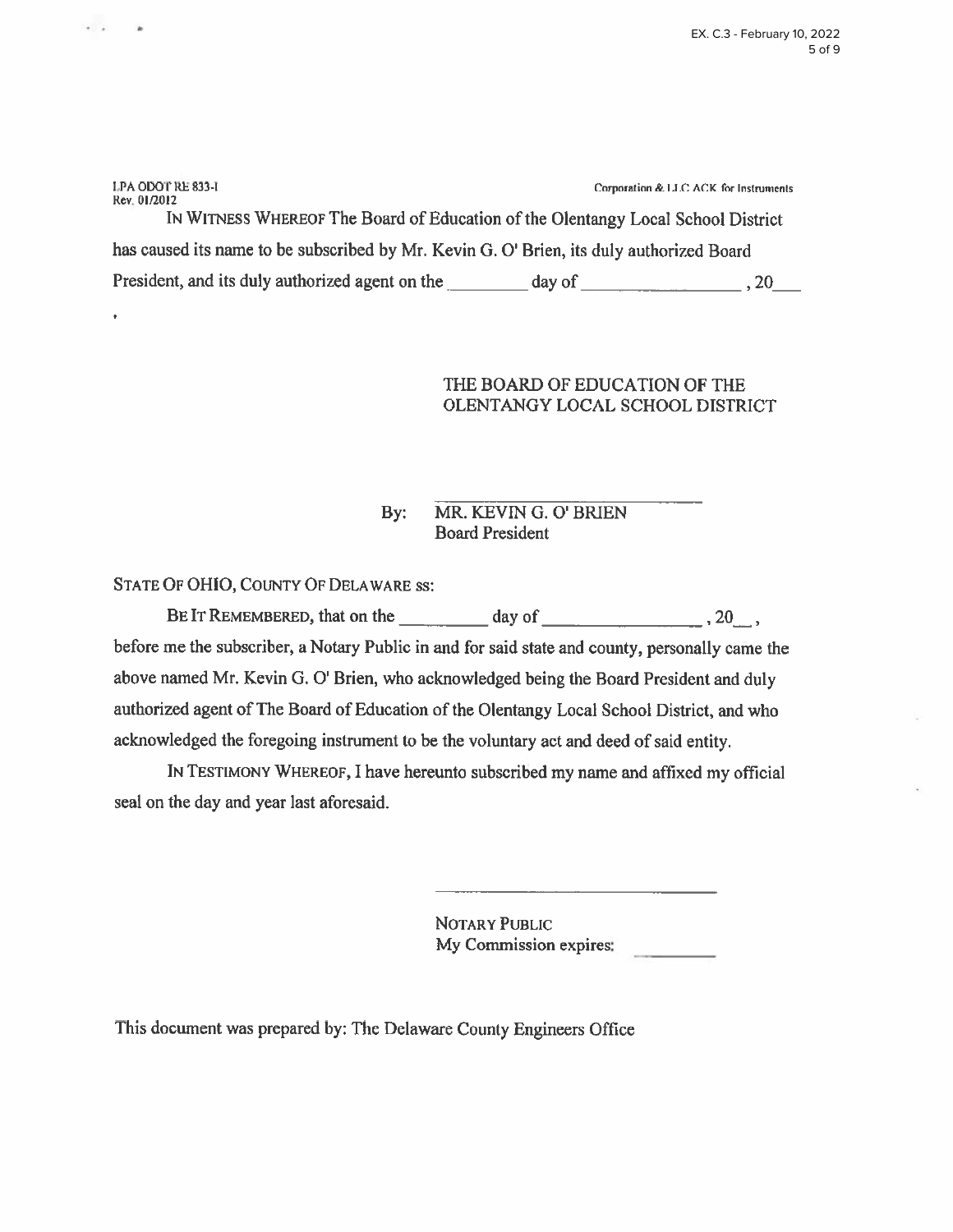**LPA RE 804** Rev. 04/2021

 $+1$ 

### **EASEMENT**

The Board of Education of the Olentangy Local School District, the Grantor(s), in consideration of the sum of \$1.00, to be paid by The Board of Delaware County Commissioners, the Grantee, does convey(s) to Grantee, its successors and assigns, an easement, which is more particularly described in Exhibit A attached, the following described real estate:

### PARCEL(S): 4-SH

### DEL-CR 124-3.37

### **SEE EXHIBIT A ATTACHED**

Delaware County Current Tax Parcel No. 31924001034000 Prior Instrument Reference: D.V. 104 PG 366, Delaware County Recorder's Office.

Grantor(s), for themselves and their successors and assigns, covenant(s) with the Grantee, its successors and assigns, that they are the true and lawful owner(s) in fee simple, and has the right and power to convey the property and that the property is free and clear from all liens and encumbrances, except: (a) easements, restrictions, conditions, and covenants of record; (b) all legal highways; (c) zoning and building laws, ordinances, rules, and regulations; and (d) any and all taxes and assessments not yet due and payable; and that Grantor(s) will warrant and defend the property against all claims of all persons.

The property conveyed is being acquired by Grantee for a public purpose, namely the establishment, construction, reconstruction, widening, repair or maintenance of a public road.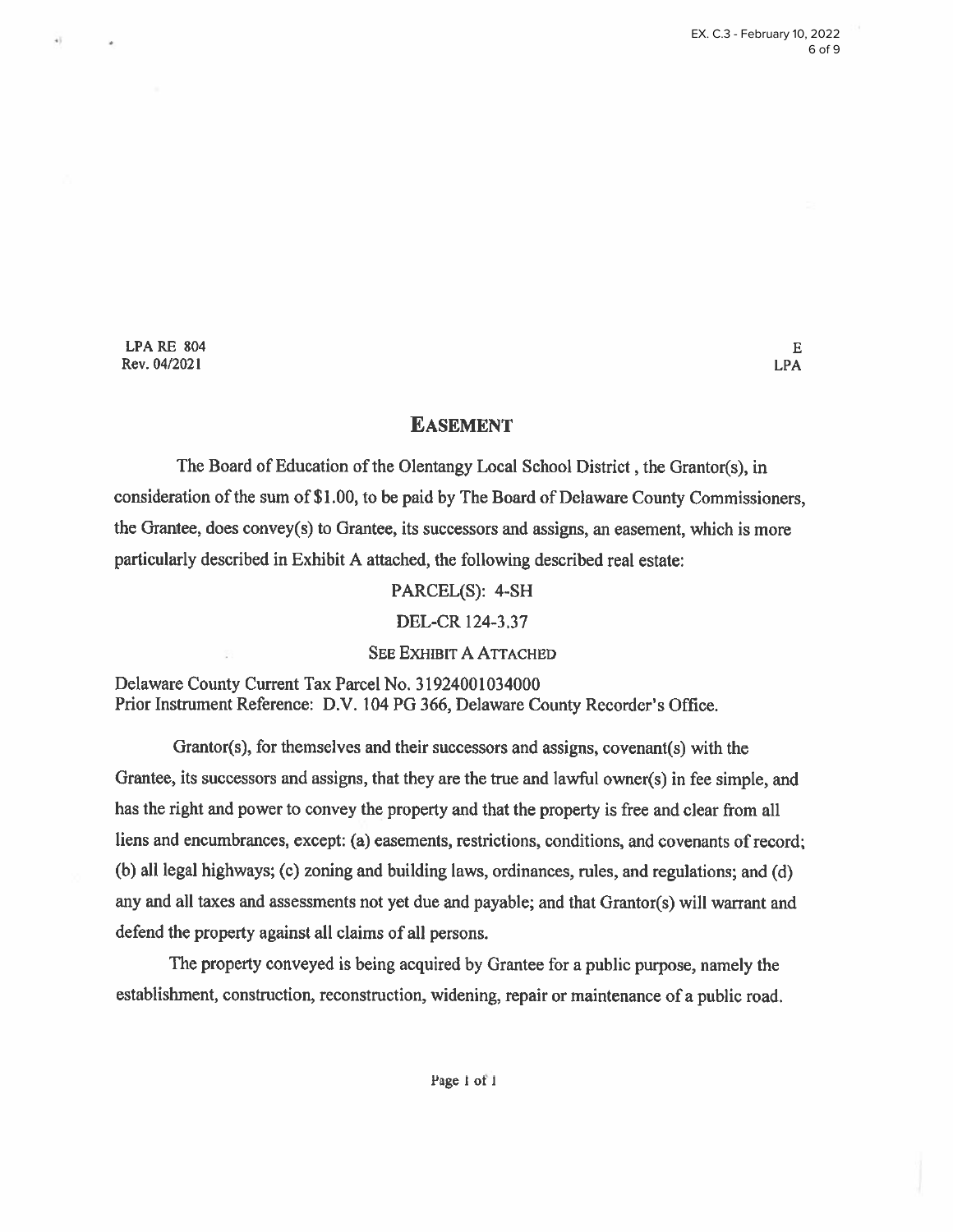**LPA RX 871 SH** 

Ver. Date 08/25/2021

Page 1 of 2 Rev. 06/09

PID

#### **PARCEL**  $4-SH$ **DEL-CR124-03.37** PERPETUAL EASEMENT FOR HIGHWAY PURPOSES WITHOUT LIMITATION OF EXISTING ACCESS RIGHTS IN THE NAME AND FOR THE USE OF THE **DELAWARE COUNTY, OHIO**

An exclusive perpetual easement for public highway and road purposes, including, but not limited to any utility construction, relocation and/or utility maintenance work deemed appropriate by the Delaware County, Ohio, its successors and assigns forever.

Grantor/Owner, for himself and his heirs, executors, administrators, successors and assigns, reserves all existing rights of ingress and egress to and from any residual area (as used herein, the expression "Grantor/Owner" includes the plural, and words in the masculine include the feminine or neuter).

[Surveyor's description of the premises follows]

Situated in the State of Ohio, County of Delaware, Township of Liberty and being part of Farm Lot 3 & Farm Lot 6, Quarter Township 2, Township 3, Range 19, U.S. Military Lands and also being part of a 116.398 acre tract now or formerly owned by Board of Education of the Olentangy Local School District, as recorded in Official Records Volume 104, Page 366 of the Delaware County Recorder's Office, being bounded and more particularly described as follows:

**BEGINNING** at a mag nail found on the centerline of County Road 124 (Home Rd.) at the southwest corner of said 116.398 acre tract, and also being the southeast corner of a 3.001 acre tract now or formerly owned by Board of Education of the Olentangy Local School District, as recorded in Official Records Volume 104, Page 363, said mag nail found being THE TRUE **POINT OF BEGINNING, of the parcel herein conveyed;** 

Thence leaving said centerline, and along a line common to said 116.398 acre tract and said 3.001 acre tract North 03° 22' 49" East for a distance of 40.00 feet to an iron pin set (passing over the existing north right-of-way line of said road at 30.00 feet,

Thence North 82° 34' 58" East for a distance of 53.38 feet to an iron pin set,

Thence South 86° 37' 11" East for a distance of 23.34 feet to an iron pin set,

Thence South 86° 14' 31" East for a distance of 761.04 feet to a point,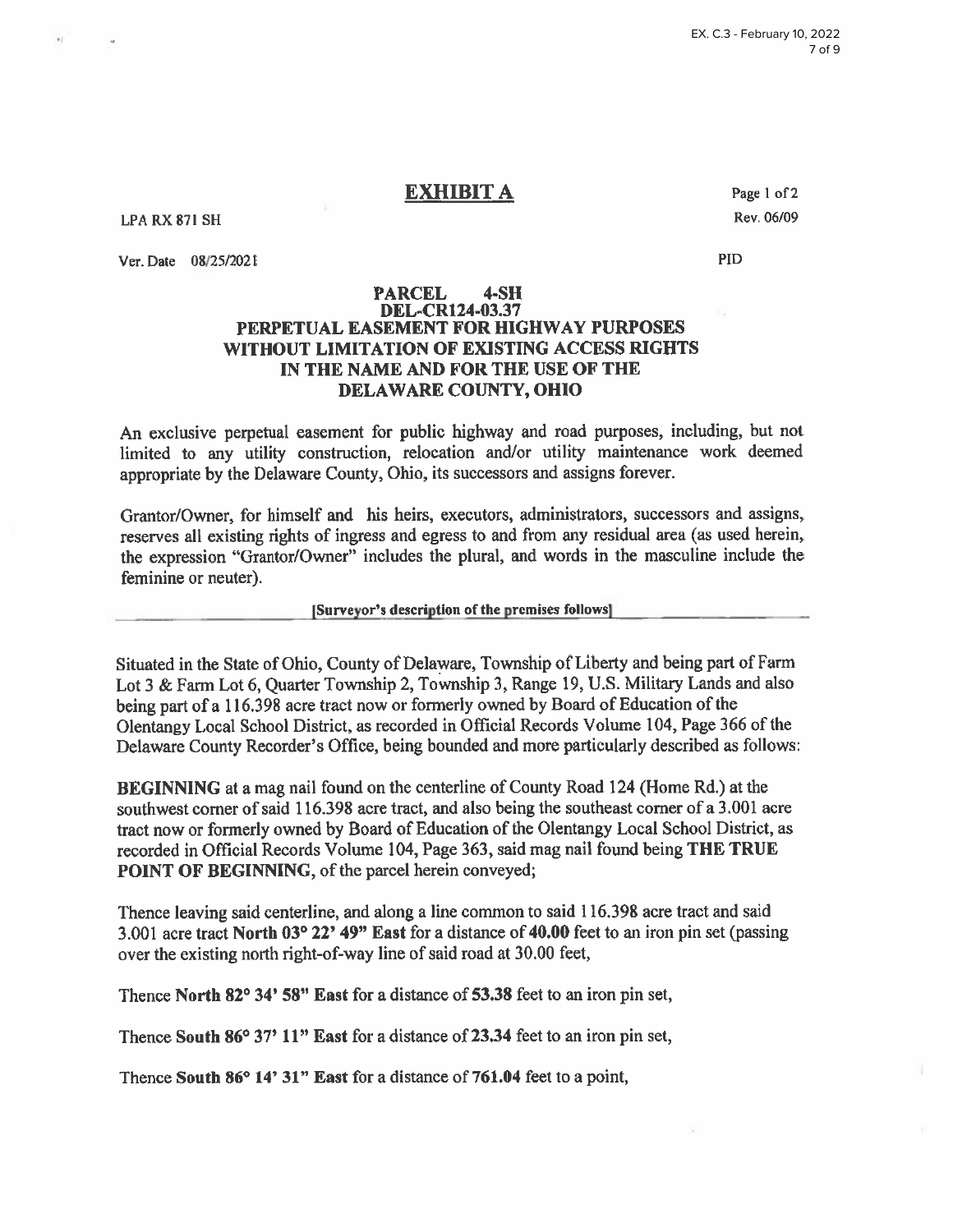### **LPA RX 871 SH**

Page 2 of 2 Rev. 06/09

Thence North 77° 59' 42" East for a distance of 36.80 feet to a point,

Thence South 86° 14' 11" East for a distance of 875.89 feet to a point on the east line of said 116.398 acre tract and also on the west line of Lot 4943 of Golf Village North Subdivision, as recorded in Official Records Volume 736, Page 2679,

Thence along the common line to said 116.398 acre tract and said Golf Village North Subdivision South  $03^{\circ}39'$  44" West for a distance of 60.00 feet to a point on the centerline of said road (passing over an iron pipe found at 10.00 feet at the southwest corner of said Lot 4943, and also passing over the existing north right-of-way line of said road at 30.00 feet).

Thence along said centerline and along the south line of said 116.398 acre tract North 86° 14' 19" West for a distance of 1,672.28 feet to a railroad spike found.

Thence North 86° 37' 11" West for a distance of 75.61 feet to the TRUE POINT OF **BEGINNING:** 

Containing 1.787 acres, more or less, in Farm Lot No. 6, and 0.419 acres, more or less, in Farm Lot No. 3 for a total acreage by this description of 2.206 acres, of which 1.204 acres is presently occupied by County Road 124, for a net take of 1.002 acres, more or less, subject to all easements, agreements and restrictions of record.

The above described parcel is a part of Auditor's Parcel Number 319-240-01-034-000.

Grantor claims title by deed recorded in Official Records Volume 104, Page 366 of the Delaware County Recorder's Office.

This description is based on a survey conducted in April 2021 under the supervision of Robert M. Riley, Registered Surveyor #8705.

The basis of bearings is the Ohio State Plane Coordinates, North Zone as established by a GPS survey conducted by the Delaware County Engineer's Office in April 2021. Bearings are shown to indicate angle only.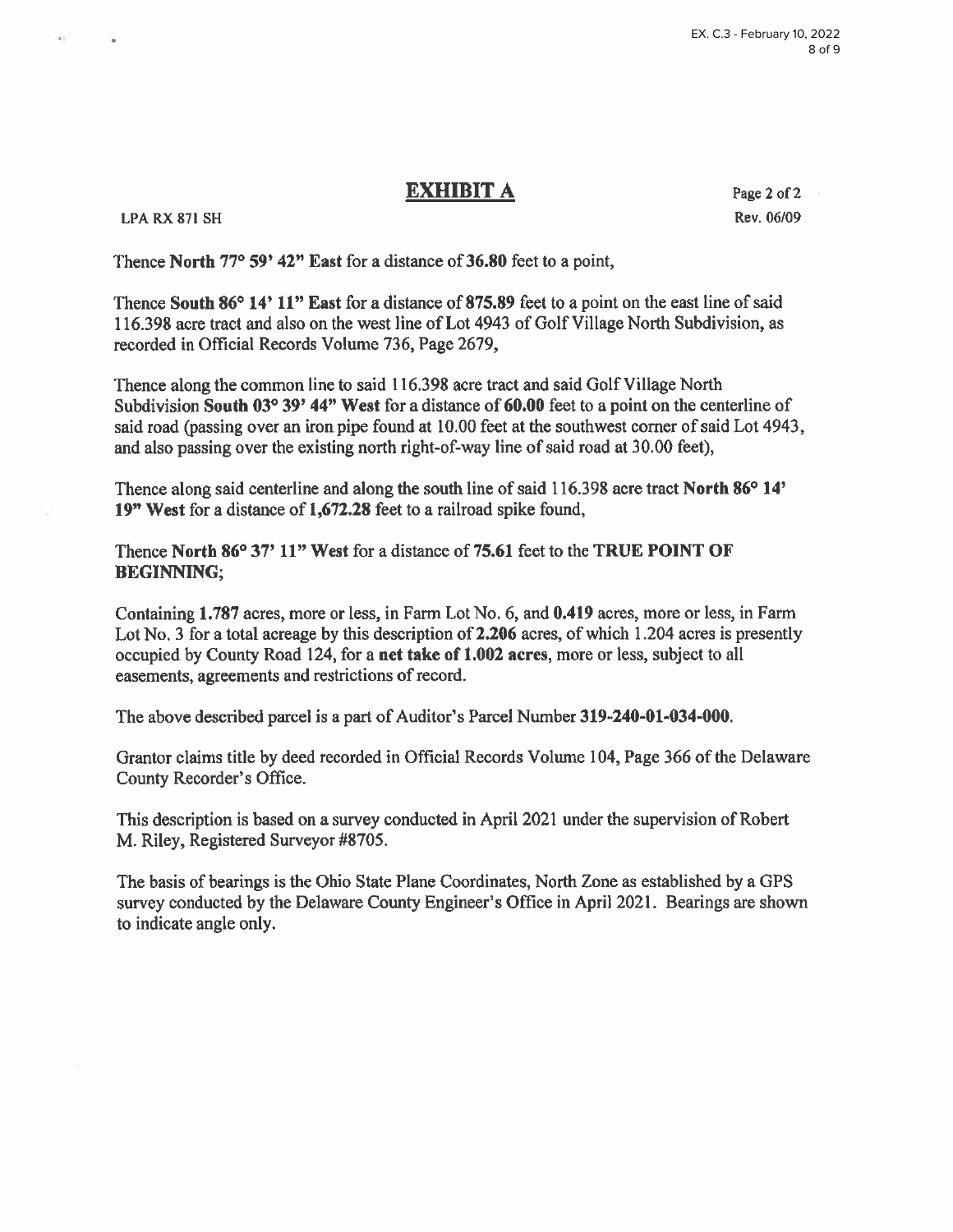| LPA ODOT RE 833-I<br>Rev. 01/2012                                                        |        | Corporation & LLC ACK for Instruments |  |  |  |
|------------------------------------------------------------------------------------------|--------|---------------------------------------|--|--|--|
| IN WITNESS WHEREOF The Board of Education of the Olentangy Local School District         |        |                                       |  |  |  |
| has caused its name to be subscribed by Mr. Kevin G. O' Brien, its duly authorized Board |        |                                       |  |  |  |
| President, and its duly authorized agent on the                                          | day of | . 20                                  |  |  |  |

## THE BOARD OF EDUCATION OF THE OLENTANGY LOCAL SCHOOL DISTRICT

#### MR. KEVIN G. O' BRIEN By: **Board President**

STATE OF OHIO, COUNTY OF DELAWARE SS:

ar a

before me the subscriber, a Notary Public in and for said state and county, personally came the above named Mr. Kevin G. O' Brien, who acknowledged being the Board President and duly authorized agent of The Board of Education of the Olentangy Local School District, and who acknowledged the foregoing instrument to be the voluntary act and deed of said entity.

IN TESTIMONY WHEREOF, I have hereunto subscribed my name and affixed my official seal on the day and year last aforesaid.

> **NOTARY PUBLIC** My Commission expires:

This document was prepared by: The Delaware County Engineers Office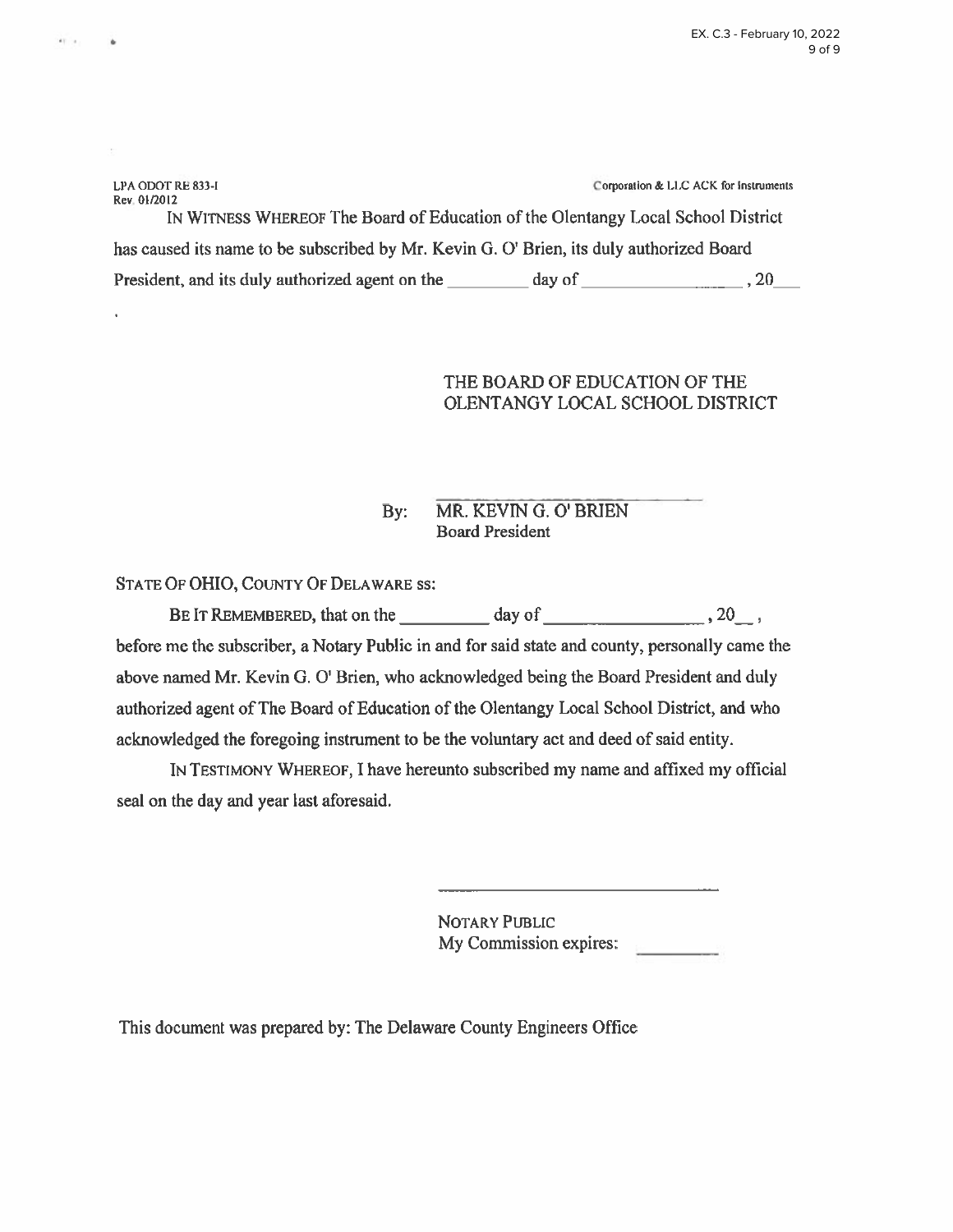TE

**LPA** 

**LPA RE 807** Rev. 10/2017

 $\rightarrow$ 

# **TEMPORARY EASEMENT**

The Board of Education of the Olentangy School District, the Grantor(s), in consideration of the sum of \$1.00, to be paid by The Board of Delaware County Commissioners, the Grantee, does grant to Grantee the temporary easement(s) to exclusively occupy and use for the purposes mentioned in Exhibit A the following described real estate:

> PARCEL(S): 3-T DEL-CR 124-3.37 **SEE EXHIBIT A ATTACHED**

Delaware County Current Tax Parcel No. 31924001034001 Prior Instrument Reference: D.V. 104 PG 363, Delaware County Recorder's Office.

To have and to hold the temporary easement(s), for the aforesaid purposes and for the anticipated period of time described below, unto the Grantee, its successors and assigns.

The duration of the temporary easement(s) granted to the Grantee is 24 months immediately following the date on which the work described above is first commenced by the Grantee, or its duly authorized employees, agents, and contractors.

The temporary easement(s) interest granted is being acquired by Grantee for a public purpose, namely the establishment, construction, reconstruction, widening, repair or maintenance of a public road.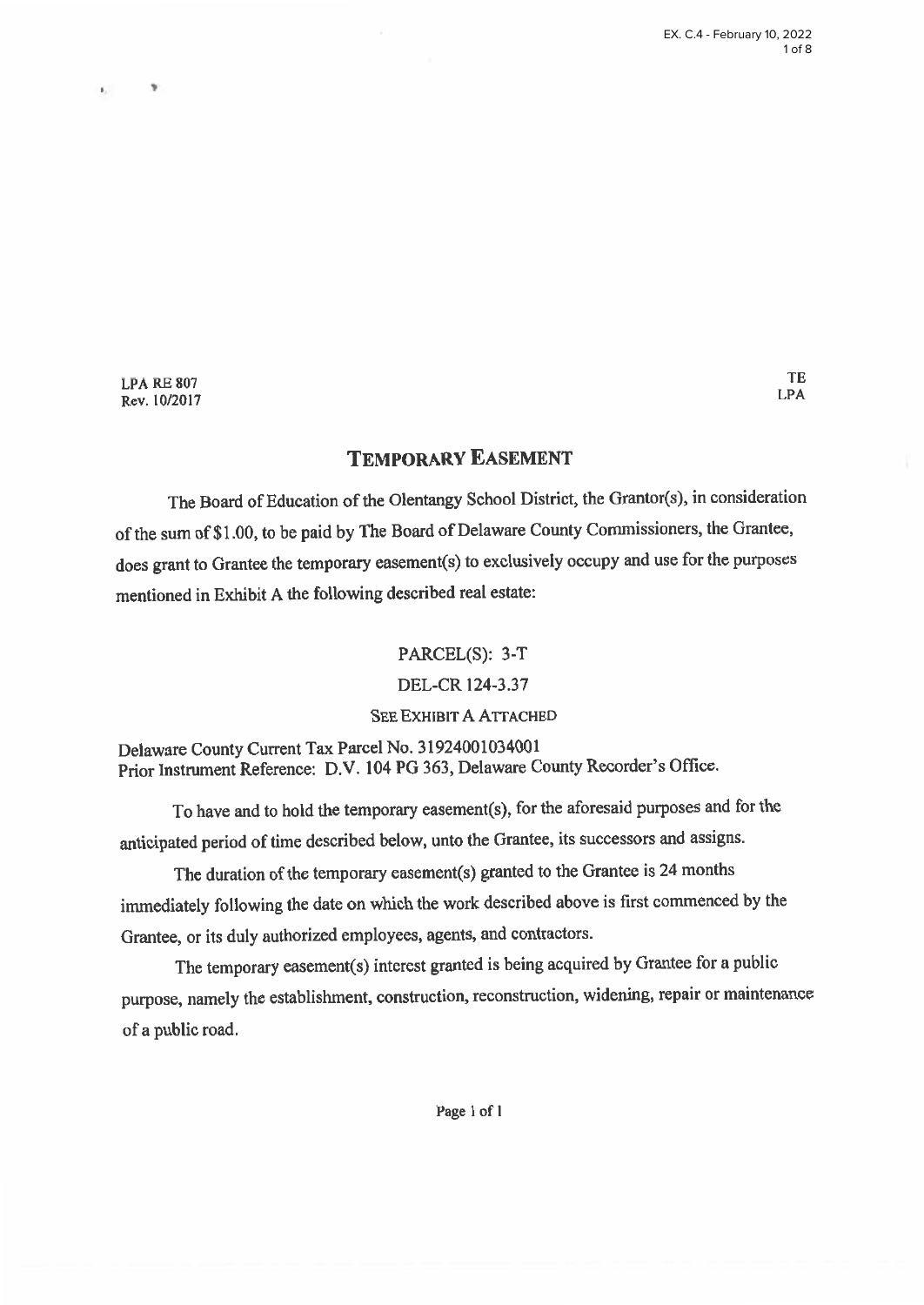**LPA RX 887 T** 

Ver. Date 08/25/2021

Page 1 of 2 Rev. 07/09

**PID** 

### **PARCEL**  $3-T$ **DEL-CR124-03.37 TEMPORARY EASEMENT FOR THE PURPOSE OF** PERFORMING THE WORK NECESSARY TO **CONSTRUCT A MULTI-USE PATH** FOR 24 MONTHS FROM DATE OF ENTRY BY THE DELAWARE COUNTY COMMISSIONERS, DELAWARE COUNTY, OHIO

### [Surveyor's description of the premises follows]

Situated in the State of Ohio, County of Delaware, Township of Liberty and being part of Farm Lot 6 & Farm Lot 7, Quarter Township 2, Township 3, Range 19, U.S. Military Lands and also being part of a 3.001 acre tract now or formerly owned by Board of Education of the Olentangy Local School District, as recorded in Official Records Volume 104, Page 363 of the Delaware County Recorder's Office, being bounded and more particularly described as follows:

**COMMENCING** at a mag nail found on the centerline of County Road 124 (Home Rd.) at the southwest corner of said 3.001 acre tract, and also being the southeast corner of a 7.018 acre tract now or formerly owned by Beautiful Savior Lutheran Church, Powell, Ohio, as recorded in Official Records Volume 1277, Page 1093,

Thence leaving said centerline, and along a line common to said 3.001 acre tract and said 7.018 acre tract North 03° 39' 38" East for a distance of 50.00 feet to an iron pipe found (passing over the existing north right-of-way line of said road at 30.00 feet, said iron pipe found being THE TRUE POINT OF BEGINNING, of the parcel herein conveyed;

Thence continuing along said common line North 03° 53' 05" East for a distance of 5.00 feet to a point,

Thence South 86° 37' 11" East for a distance of 264.44 feet to a point,

Thence South 79° 13' 03" East for a distance of 77.62 feet to a point,

Thence South 86° 37' 11" East for a distance of 242.93 feet to a point on the east line of said 3.001 acre tract and also on a westerly line of a 116.398 acre tract now or formerly owned by Board of Education of the Olentangy Local School District, as recorded in Official Records Volume 104, Page 366,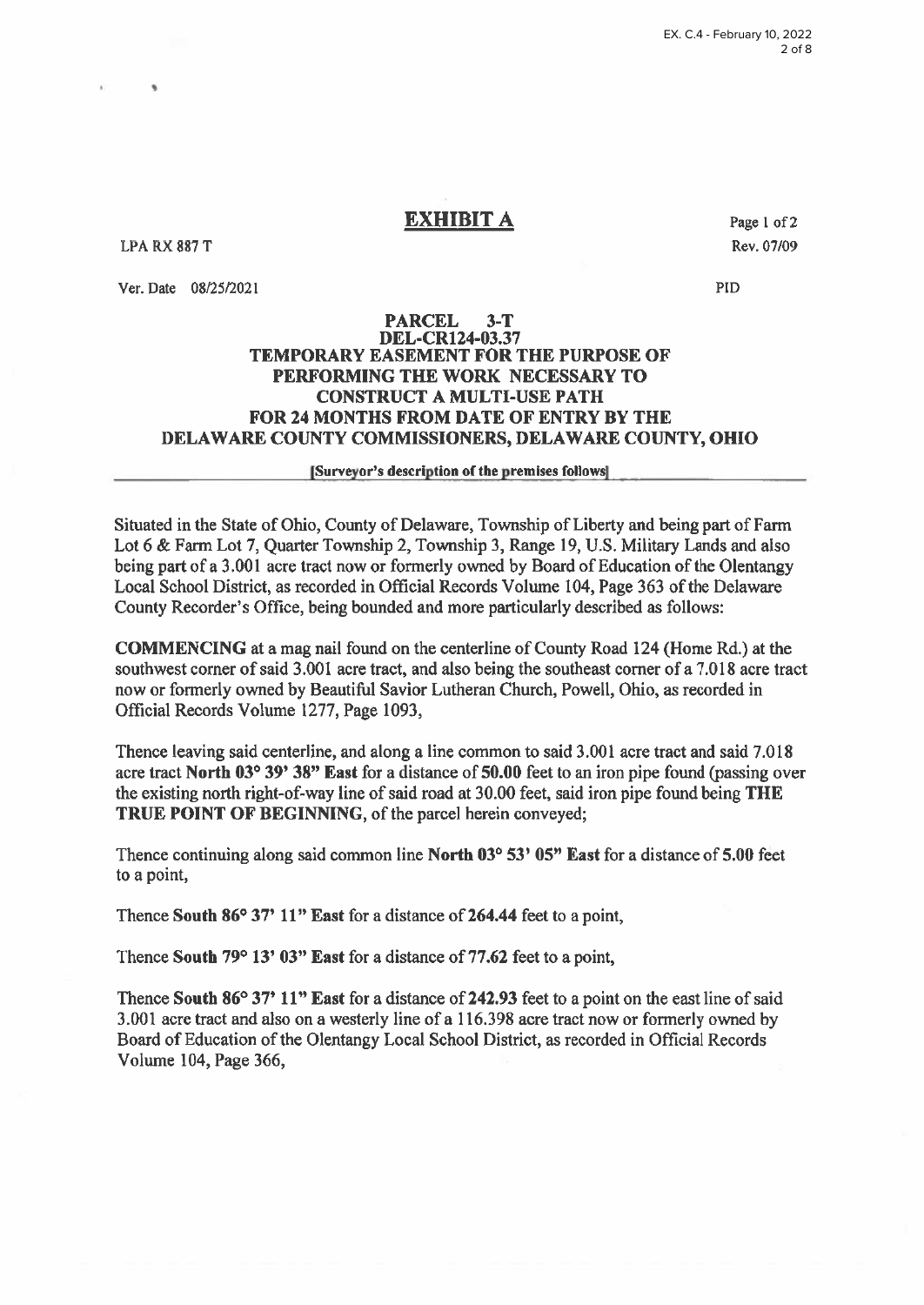### **LPA RX 887 T**

 $+$   $+$ 

Page 2 of 2 Rev. 07/09

Thence along said common line South 03° 22' 49" West for a distance of 5.00 feet to an iron pin set,

Thence North 86° 37' 11" West for a distance of 243.25 feet to an iron pin set,

Thence North 79° 16' 34" West for a distance of 78.23 feet to an iron pin set,

Thence North 86° 37' 11" West for a distance of 263.54 feet to the TRUE POINT OF **BEGINNING:** 

Containing 0.038 acres, more or less, in Farm Lot No. 7, and 0.029 acres, more or less, in Farm Lot No. 6 for a total acreage by this description of 0.067 acres, more or less, subject to all easements, agreements and restrictions of record.

The above described parcel is a part of Auditor's Parcel Number 319-240-01-034-001.

Grantor claims title by deed recorded in Official Records Volume 104, Page 363 of the Delaware County Recorder's Office.

This description is based on a survey conducted in April 2021 under the supervision of Robert M. Riley, Registered Surveyor #8705.

The basis of bearings is the Ohio State Plane Coordinates, North Zone as established by a GPS survey conducted by the Delaware County Engineer's Office in April 2021. Bearings are shown to indicate angle only.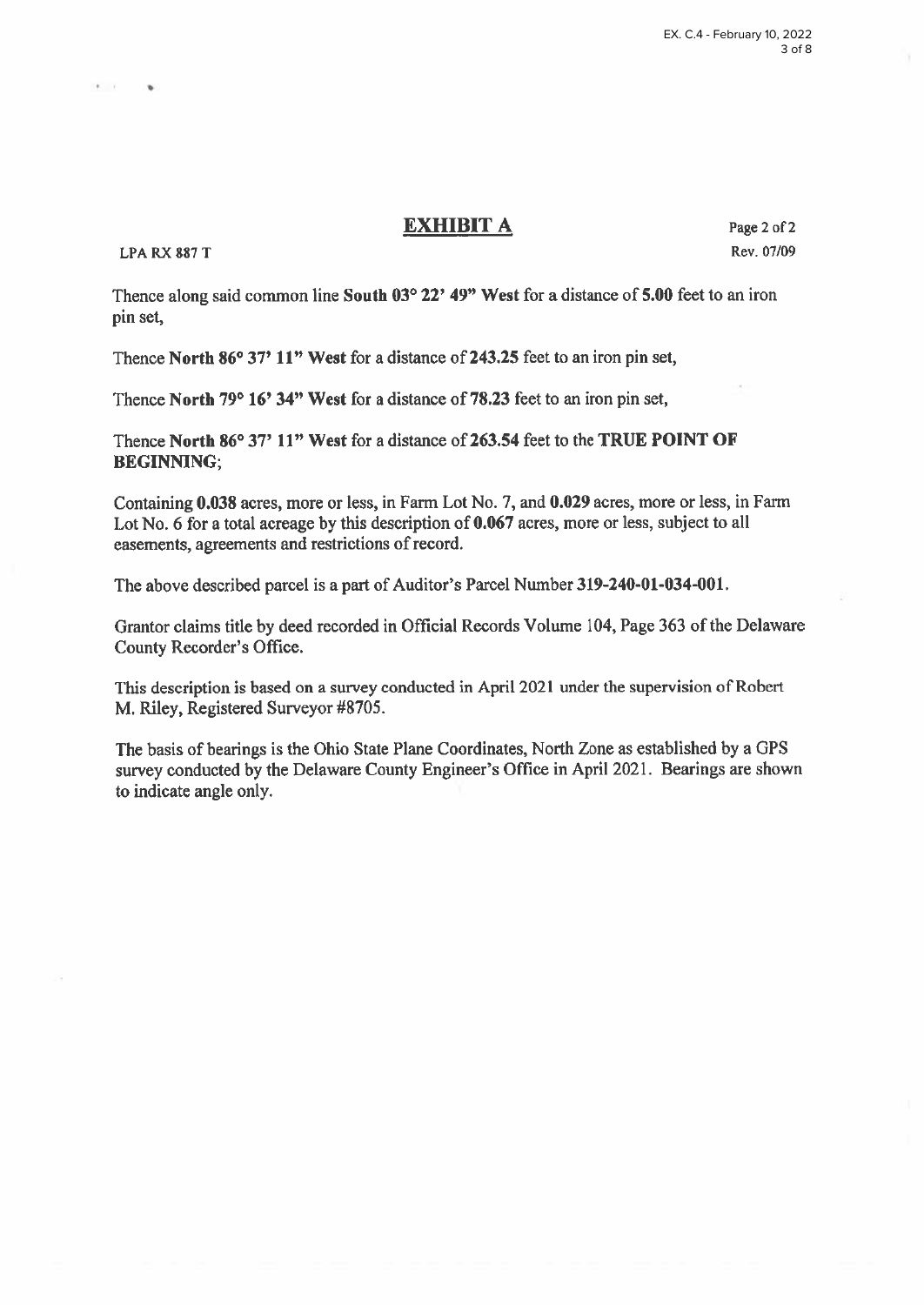Corporation & LLC ACK for Instruments LPA ODOT RE 833-I Rev. 01/2012 IN WITNESS WHEREOF The Board of Education of the Olentangy Local School District has caused its name to be subscribed by Mr. Kevin G. O' Brien, its duly authorized Board President, and its duly authorized agent on the day of day of 30 and 30 application.

# THE BOARD OF EDUCATION OF THE OLENTANGY LOCAL SCHOOL DISTRICT

#### MR. KEVIN G. O' BRIEN  $Bv:$ **Board President**

STATE OF OHIO, COUNTY OF DELAWARE SS:

 $\sim$ 

before me the subscriber, a Notary Public in and for said state and county, personally came the above named Mr. Kevin G. O' Brien, who acknowledged being the Board President and duly authorized agent of The Board of Education of the Olentangy Local School District, and who acknowledged the foregoing instrument to be the voluntary act and deed of said entity.

IN TESTIMONY WHEREOF, I have hereunto subscribed my name and affixed my official seal on the day and year last aforesaid.

> **NOTARY PUBLIC** My Commission expires:

This document was prepared by: The Delaware County Engineers Office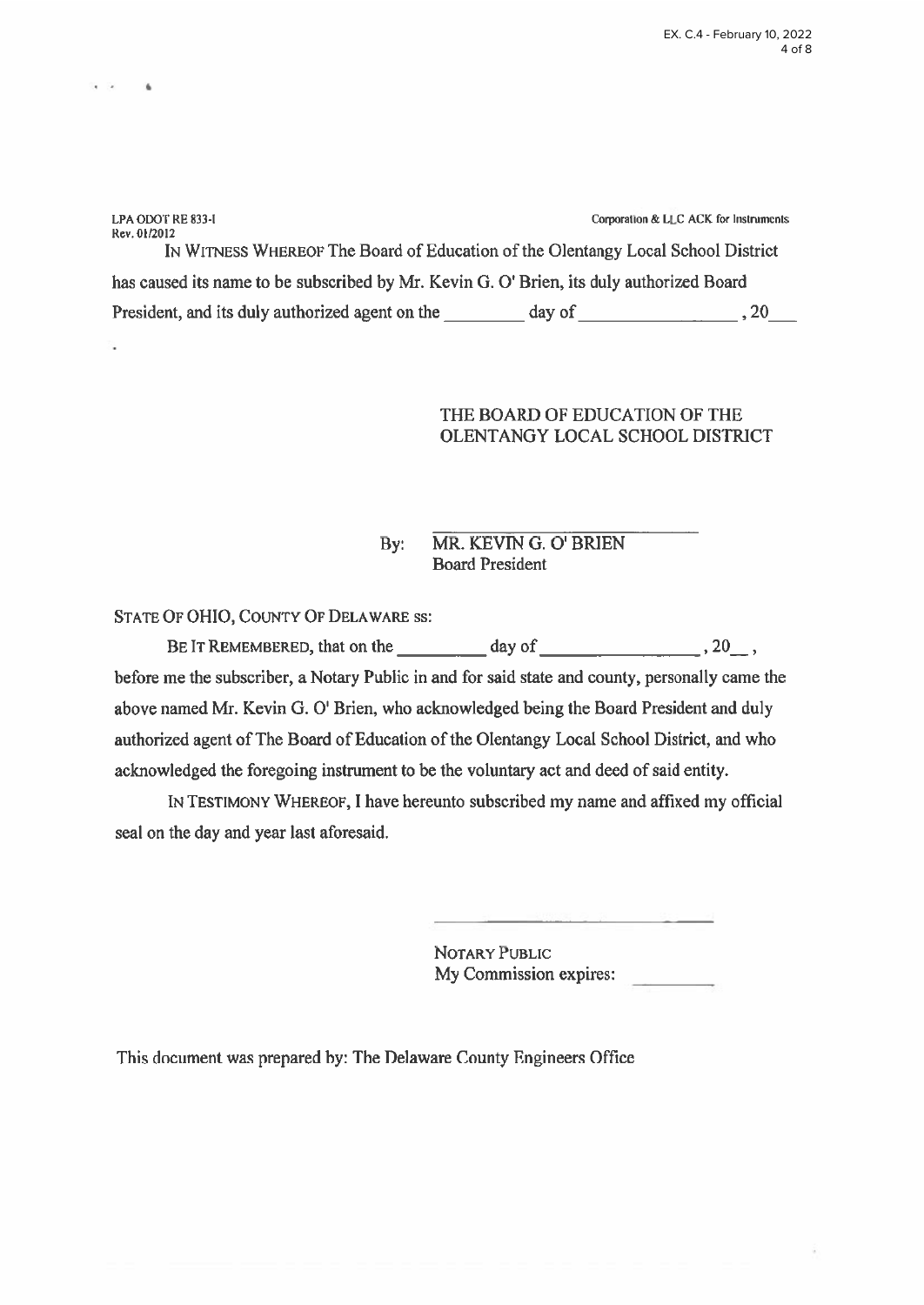**LPA RE 804** Rev. 04/2021

### **EASEMENT**

The Board of Education of the Olentangy Local School District, the Grantor(s), in consideration of the sum of \$1.00, to be paid by The Board of Delaware County Commissioners, the Grantee, does convey(s) to Grantee, its successors and assigns, an easement, which is more particularly described in Exhibit A attached, the following described real estate:

PARCEL(S): 3-SH

DEL-CR 124-3.37

**SEE EXHIBIT A ATTACHED** 

Delaware County Current Tax Parcel No. 31924001034001 Prior Instrument Reference: D.V. 104 PG 363, Delaware County Recorder's Office.

Grantor(s), for themselves and their successors and assigns, covenant(s) with the Grantee, its successors and assigns, that they are the true and lawful owner(s) in fee simple, and has the right and power to convey the property and that the property is free and clear from all liens and encumbrances, except: (a) easements, restrictions, conditions, and covenants of record; (b) all legal highways; (c) zoning and building laws, ordinances, rules, and regulations; and (d) any and all taxes and assessments not yet due and payable; and that Grantor(s) will warrant and defend the property against all claims of all persons.

The property conveyed is being acquired by Grantee for a public purpose, namely the establishment, construction, reconstruction, widening, repair or maintenance of a public road.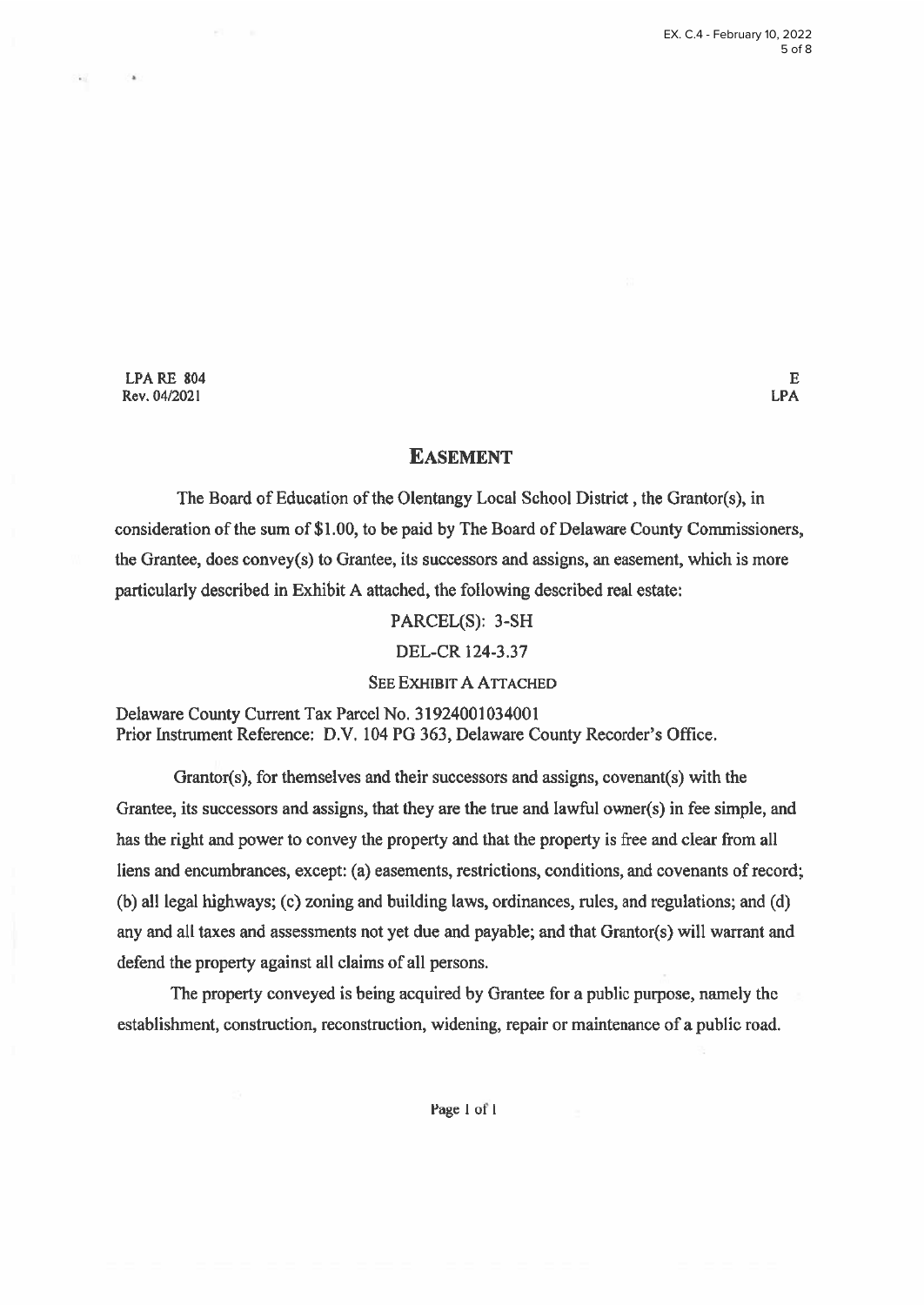**LPA RX 871 SH** 

Ver. Date 08/24/2021

Page 1 of 2 Rev. 06/09

**PID** 

#### **PARCEL**  $3-SH$ **DEL-CR124-03.37** PERPETUAL EASEMENT FOR HIGHWAY PURPOSES WITHOUT LIMITATION OF EXISTING ACCESS RIGHTS IN THE NAME AND FOR THE USE OF THE DELAWARE COUNTY, OHIO

An exclusive perpetual easement for public highway and road purposes, including, but not limited to any utility construction, relocation and/or utility maintenance work deemed appropriate by the Delaware County, Ohio, its successors and assigns forever.

Grantor/Owner, for himself and his heirs, executors, administrators, successors and assigns, reserves all existing rights of ingress and egress to and from any residual area (as used herein, the expression "Grantor/Owner" includes the plural, and words in the masculine include the feminine or neuter).

[Surveyor's description of the premises follows]

Situated in the State of Ohio, County of Delaware, Township of Liberty and being part of Farm Lot 6 & Farm Lot 7, Quarter Township 2, Township 3, Range 19, U.S. Military Lands and also being part of a 3.001 acre tract now or formerly owned by Board of Education of the Olentangy Local School District, as recorded in Official Records Volume 104, Page 363 of the Delaware County Recorder's Office, being bounded and more particularly described as follows:

**BEGINNING** at a mag nail found on the centerline of County Road 124 (Home Rd.) at the southwest corner of said 3.001 acre tract, and also being the southeast corner of a 7.018 acre tract now or formerly owned by Beautiful Savior Lutheran Church, Powell, Ohio, as recorded in Official Records Volume 1277, Page 1093, said mag nail found being THE TRUE POINT OF **BEGINNING**, of the parcel herein conveyed;

Thence leaving said centerline, and along a line common to said 3.001 acre tract and said 7.018 acre tract North 03° 39' 38" East for a distance of 50.00 feet to an iron pipe found (passing over the existing north right-of-way line of said road at 30.00 feet,

Thence South 86° 37' 11" East for a distance of 263.54 feet to an iron pin set,

Thence South 79° 16' 34" East for a distance of 78.23 feet to an iron pin set,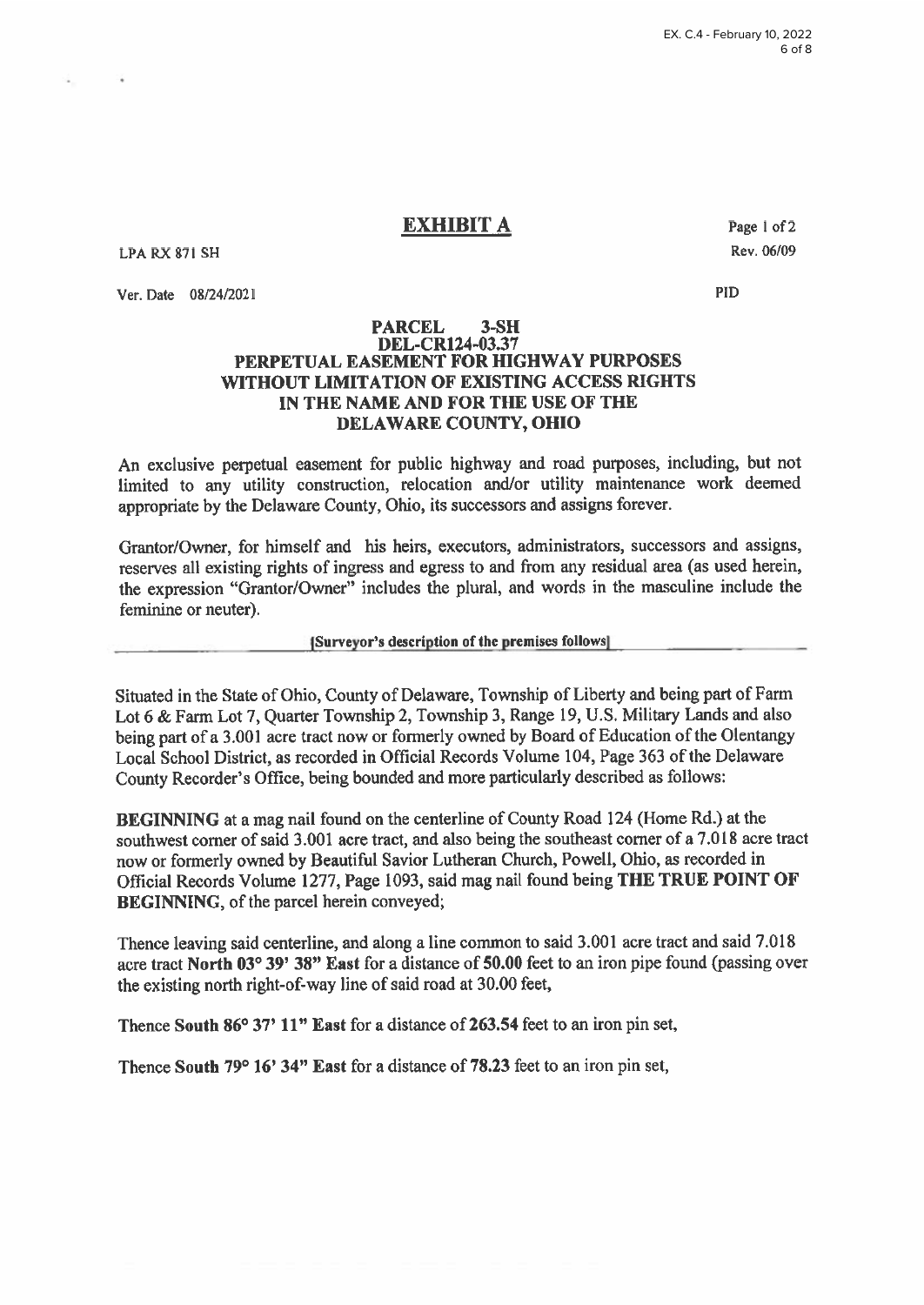**LPA RX 871 SH** 

Page 2 of 2 Rev. 06/09

Thence South 86° 37' 11" East for a distance of 243.25 feet to an iron pin set on the east line of said 3.001 acre tract and also on a westerly line of a 116.398 acre tract now or formerly owned by Board of Education of the Olentangy Local School District, as recorded in Official Records Volume 104, Page 366,

Thence along said common line South 03° 22' 49" West for a distance of 40.00 feet to a mag nail found on the centerline of said road and also being the southeast corner of said 3.001 acre tract (passing over the existing north right-of-way line of said road at 10.00 feet),

Thence along said centerline and along the south line of said 3.001 acre tract North 86° 37' 11" West for a distance of 584.63 feet to the TRUE POINT OF BEGINNING;

Containing 0.371 acres, more or less, in Farm Lot No. 7, and 0.235 acres, more or less, in Farm Lot No. 6 for a total acreage by this description of 0.606 acres, of which 0.403 acres is presently occupied by County Road 124, for a net take of 0.203 acres, more or less, subject to all easements, agreements and restrictions of record.

The above described parcel is a part of Auditor's Parcel Number 319-240-01-034-001.

Grantor claims title by deed recorded in Official Records Volume 104, Page 363 of the Delaware County Recorder's Office.

This description is based on a survey conducted in April 2021 under the supervision of Robert M. Riley, Registered Surveyor #8705.

The basis of bearings is the Ohio State Plane Coordinates, North Zone as established by a GPS survey conducted by the Delaware County Engineer's Office in April 2021. Bearings are shown to indicate angle only.